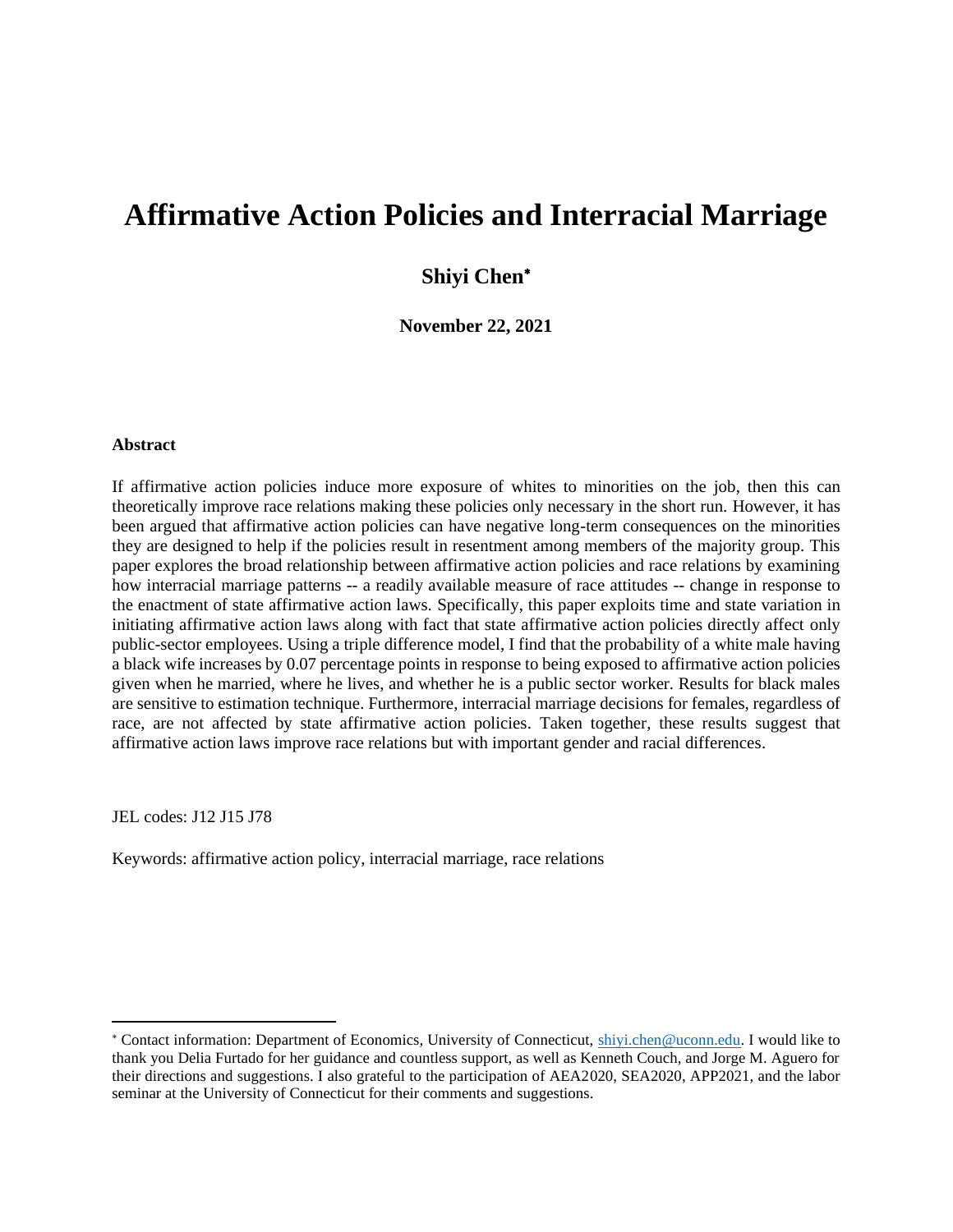#### **1. Introduction**

Affirmative action is one of the most controversial labor market policies in the United States. Supporters believe that affirmative action helps to promote equal employment opportunities for women and minorities. If affirmative action policies are successful in increasing exposure of white males to underrepresented groups, in the long run, this could lead to more positive feelings towards people of different races. On the other hand, opponents argue that these policies do not address the root sources of inequality, and in fact, preferential treatment on the basis of race and gender is wrong regardless of who gets the preferential treatment. If this is the case, affirmative action policies might increase any feelings of resentment toward minorities in the long run. In either case, the long-term impacts of these policies depend on how they change attitudes towards people of different races, which in turn are likely to affect personal relationships between people of different races.

Understanding whether affirmative action policies shape people's attitudes is empirically challenging. Previous literature has focused on surveys that ask people directly how they feel about affirmative action policies and whether they think these policies have changed race relationships (e.g., Arredondo and Sax 1999; Kuklinski et al. 1997, Harrison et al. 2006, etc.). However, studies relying on questionnaires typically have small sample sizes, and the concern that people may not respond truthfully to survey questions remains.

In this paper, I study the relationship between affirmative action policies and people's likelihood of entering into an interracial marriage. Interracial marriages are a readily available measure of acceptance levels between different racial groups that can address the shortcomings of using self-reported attitudes in questionaries. In fact, interracial marriages have been argued to be the best marker of the social distance between groups (Gullickson 2006).<sup>1</sup>

Affirmative action policies may affect interracial marriage patterns in several ways. On the one hand, if the policies are effective at increasing minority representation in the workplace (Conrad, M 2017, Kurtulus 2012, 2013, 2016), then increased exposure to people of a different race may ultimately result in more interracial marriages. The contact hypothesis suggests that

<sup>1</sup> Fryer Jr (2013) discusses interracial intimacy may be more appropriate measurement of race relations. However, because of interracial marriage is solid and verifiable, it is less likely to have a biased estimation than questions regarding cohabitation, dating, or sexual preferences.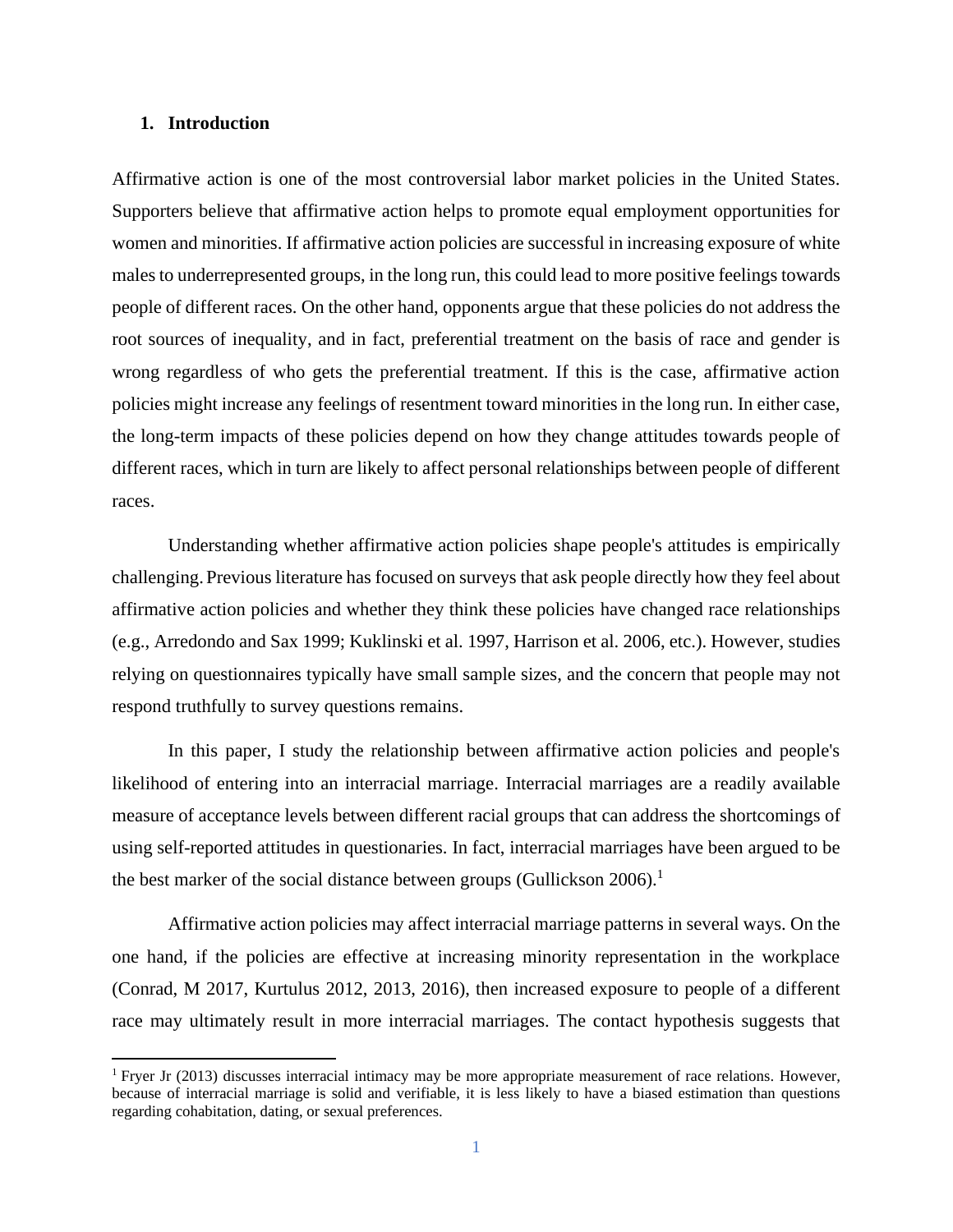contact with members of different racial groups can promote positive and tolerant attitudes toward other groups (Williams Jr 1947, Allport 1954). It may also be that with increased on-the-job exposure to people of different races, people become more likely to consider interracial relationships with people they meet outside of the workplace. On the other hand, affirmative action policies are often controversial and might lead to animosity toward people of different races (National Public Radio Staff, 2014), especially policies that generally entail the preferential treatment of persons who possess certain social identities based on demographic status (Fryer and Loury, 1993). If this is the case, the enactment of state-level laws may lead to negative attitudes toward different groups and thus, these groups are less likely be interracially married. Backlash theory predicts that attitudes might become negative following legal rulings (Flores and Barclay 2016).

During the 1970s and 1980s, many states instituted state-level affirmative action laws for state and local government employment. The policies include statements prohibiting discrimination, special recruitment efforts, and special assistance programs to members of underrepresented groups (Holzer & Neumark 2000). There are 36 states have had state-level affirmative action legislation at some point; some of these have since been banned.<sup>2</sup> The time and state variation in state affirmative action policies provide a natural experiment for measuring whether affirmative action policies have unintended effects on people's marriage decisions.

This paper uses data from the 2008-2018 American Community Survey (ACS), obtained from the Integrated Public Use Microdata Series (IPUMS) (Ruggles et al. 2020) to evaluate the implications of affirmative action policies on the likelihood of black-white interracial marriages. I start the analysis by estimating a double-difference model. Specifically, I consider whether people living in a state that had an affirmative action policy in effect in the year in which they got married are especially likely to be in an interracial marriage. Even after accounting for a full set of control variables, survey year fixed effects, as well as state fixed effects and year of marriage fixed effects, the results suggest that there is no impact of affirmative action laws on the likelihood of interracial marriage. However, caution should be used in interpreting these estimates because it may be that the states that are trending towards relatively worse race relations are more likely to adopt

<sup>2</sup> I focus on two groups in the main analysis: states that *have ever had* state affirmative action legislation – including those that still have active state affirmative action laws and those that have rescinded their affirmative action, and states that *have never* passed state-level affirmative action laws. Section 4 discusses methodology in detail.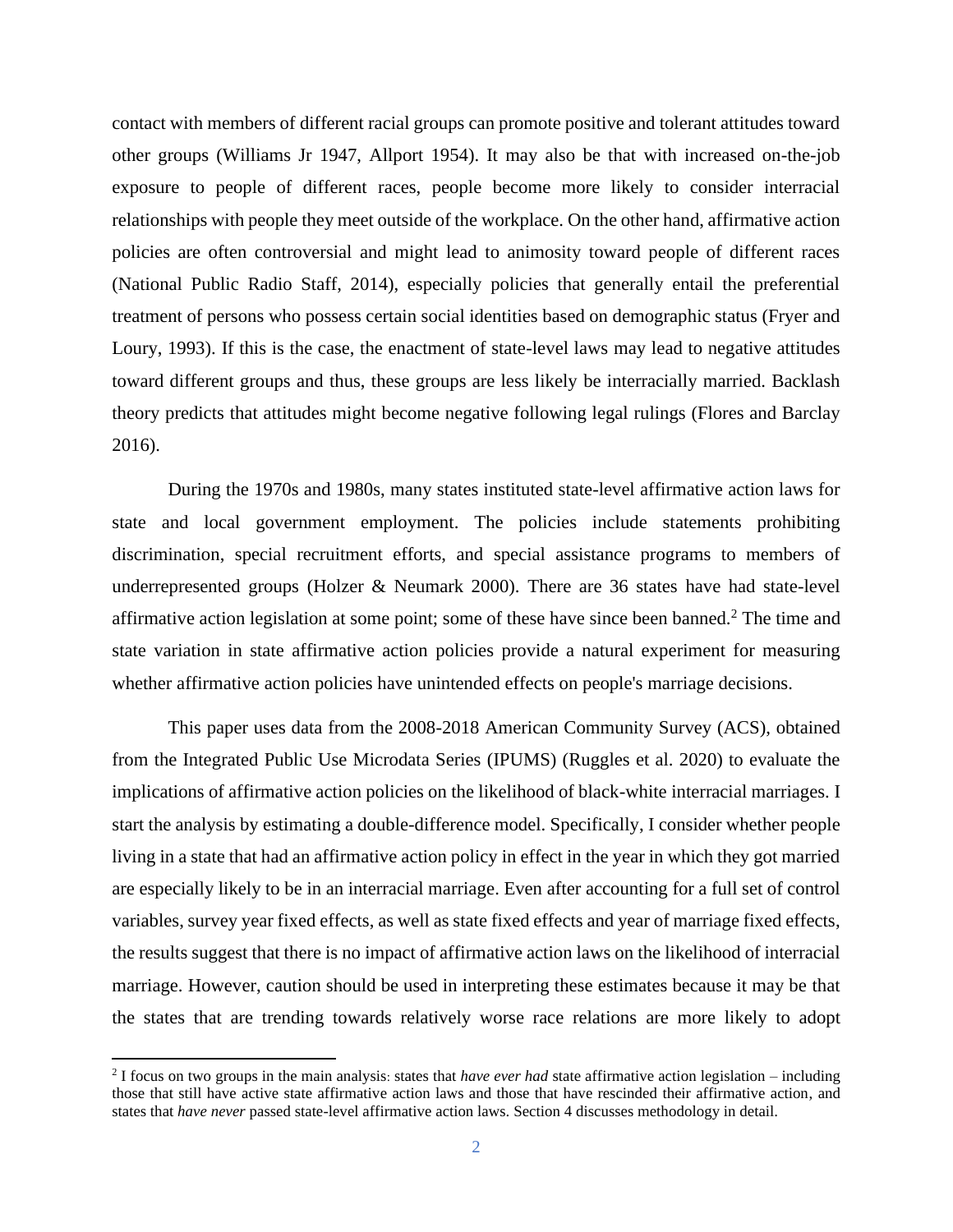affirmative polices as a way to address these underlying issues. In this case, the model would make it more difficult to identify impacts even if affirmative action policies did indeed increase interracial marriages and improve race relations more generally.<sup>3</sup>

In order to address this concern, I use a triple-difference specification strategy as the preferred model in the paper. State affirmative action laws directly impact only the labor markets of public-sector workers. I can therefore examine whether people living in states which had state affirmative action laws in effect at the time of marriage were especially likely to have a different race spouse if they were public sector employees. Using this the triple-difference strategy, I control for unobserved state factors that could potentially be correlated with passing the state affirmative action laws, such as general trends in race relations in a state that do not differ by occupation. Since public-sector workers account for only a small portion of the state population, they are unlikely to have enough political power to change the laws based on their own preferences.

I find that white males are 0.07 percentage points more likely to be married to black women if they were likely exposed to affirmative action policies at the time of marriage given their state of residence, year of marriage, and whether they work in the public sector. The average share of black-white marriages is 0.0039 in the sample, and thus the 0.07 percentage point represents a 19 percent increase. This result is robust to using a sample of individuals who married only once. This result is also robust to a specification that excludes states that did not have an affirmative action law in effect at the time of marriage but did have one at some point in the past. As a falsification test, I also show that state affirmative action laws have no impact on federal sector workers, providing further evidence that my main estimates can be given a causal interpretation.

I find mixed results when estimating the likelihood that black males marry white females. Although the main triple-difference model suggests that black males are more likely to be married to white females if exposed to affirmative action policies at the time of marriage, this result is not very robust. For example, if the sample is limited to black males in their first marriage, estimates are no longer statistically significant. The result is also not robust to a specification that excludes states that had an affirmative action policy but have since repealed it. This result may not be

<sup>&</sup>lt;sup>3</sup> Alternatively, if states with improving race relations were most likely to adopt the policies, then this identification strategy may deliver zero impacts even if the passing of affirmative action laws led to fewer interracial marriages. It seems unlikely, however, that affirmative action policies would generate severe backlash in states with improving race relations.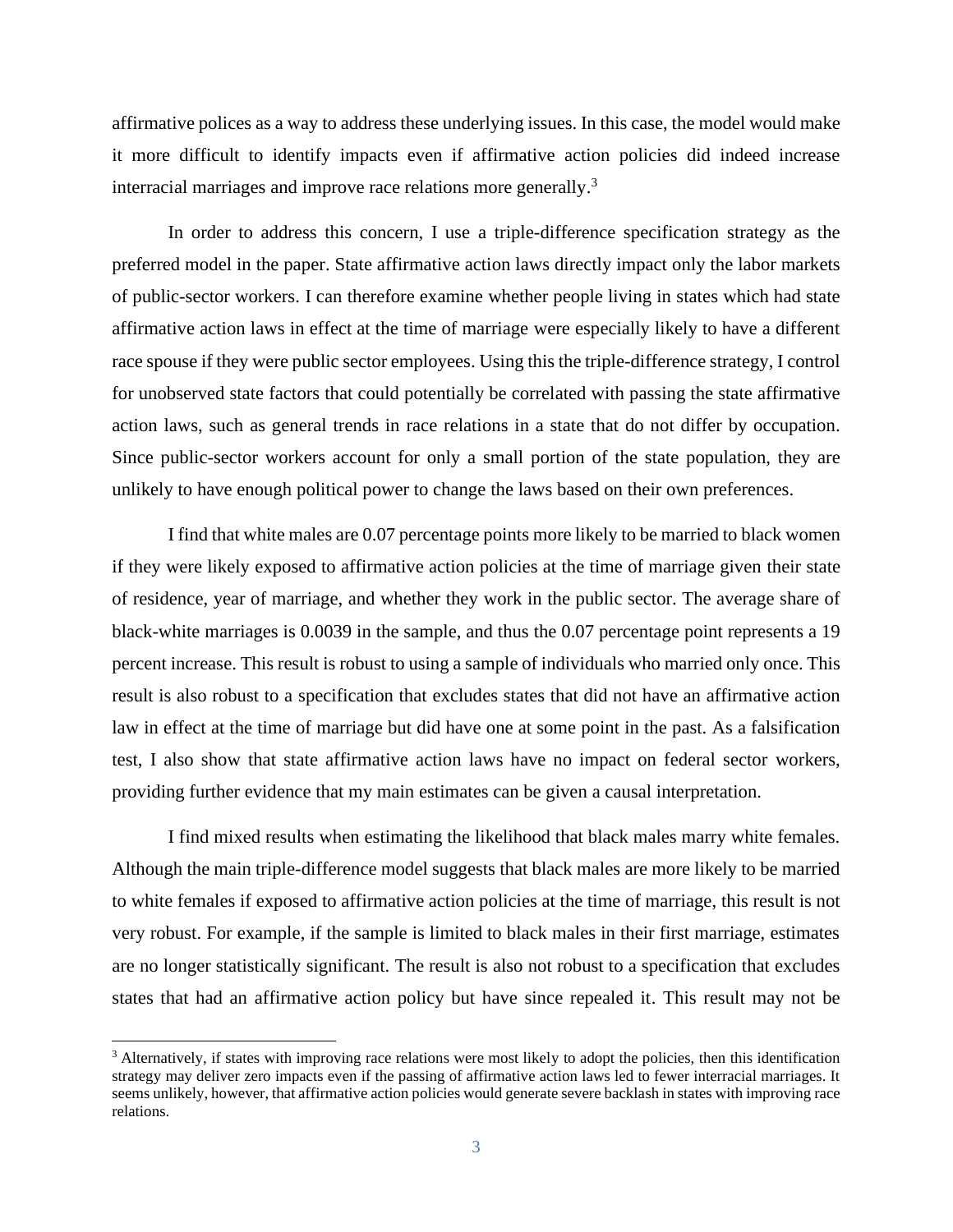surprising if without affirmative action policies, white males hold more negative attitudes toward racial minorities than black males do toward whites. The purpose of affirmative action policies is to improve labor market outcomes for the disadvantaged group. It can be argued that white males tend to hold the most negative attitudes because they are the least likely to be beneficiaries of affirmative action. Therefore, the lack of consistent results for black males suggests that affirmative action policies have more substantial effects for people who held more negative attitudes toward racial minorities at the beginning of the sample period. Furthermore, the results do not show a strong impact of state affirmative action policies on either white female marry black males or black females marry white males. Finally, I also show that the effects of affirmative action laws differ substantially by age at the first marriage and education level for white men.

This study makes two main contributions. First, this is the first paper to consider the relationship between affirmative action policies and interracial marriage. While other work has examined the impact of affirmative action policies on attitudes reported in surveys, this is the first to consider the impact on actual behaviors. Second, the paper provides a methodological innovation. This study builds on Kurtulus (2013), which uses a double-difference model to investigate the implications of removing state affirmative action laws on the share of minorities and women employed in the public-sector. In this paper, I use a triple-difference model to difference out any underlying changes in trends affecting states that adopt affirmative action policies.

The remainder of the paper is organized as follows. Section 2 presents institutional background and related literature. Section 3 details the dataset. Section 4 discusses the estimation strategy. Sections 5 and 6 present the main results and robustness tests. Section 7 discusses heterogeneity. Section 8 concludes.

#### **2. Institutional Background and Related Literature**

#### *2.1 Historical and Legal Context of State Affirmative Action*

The term "affirmative action" first appeared in public and was made a federal law by President John F. Kennedy in 1967 with Executive Order 10925, which required all government contractors to take affirmative action to ensure that all applicants have equal employment opportunity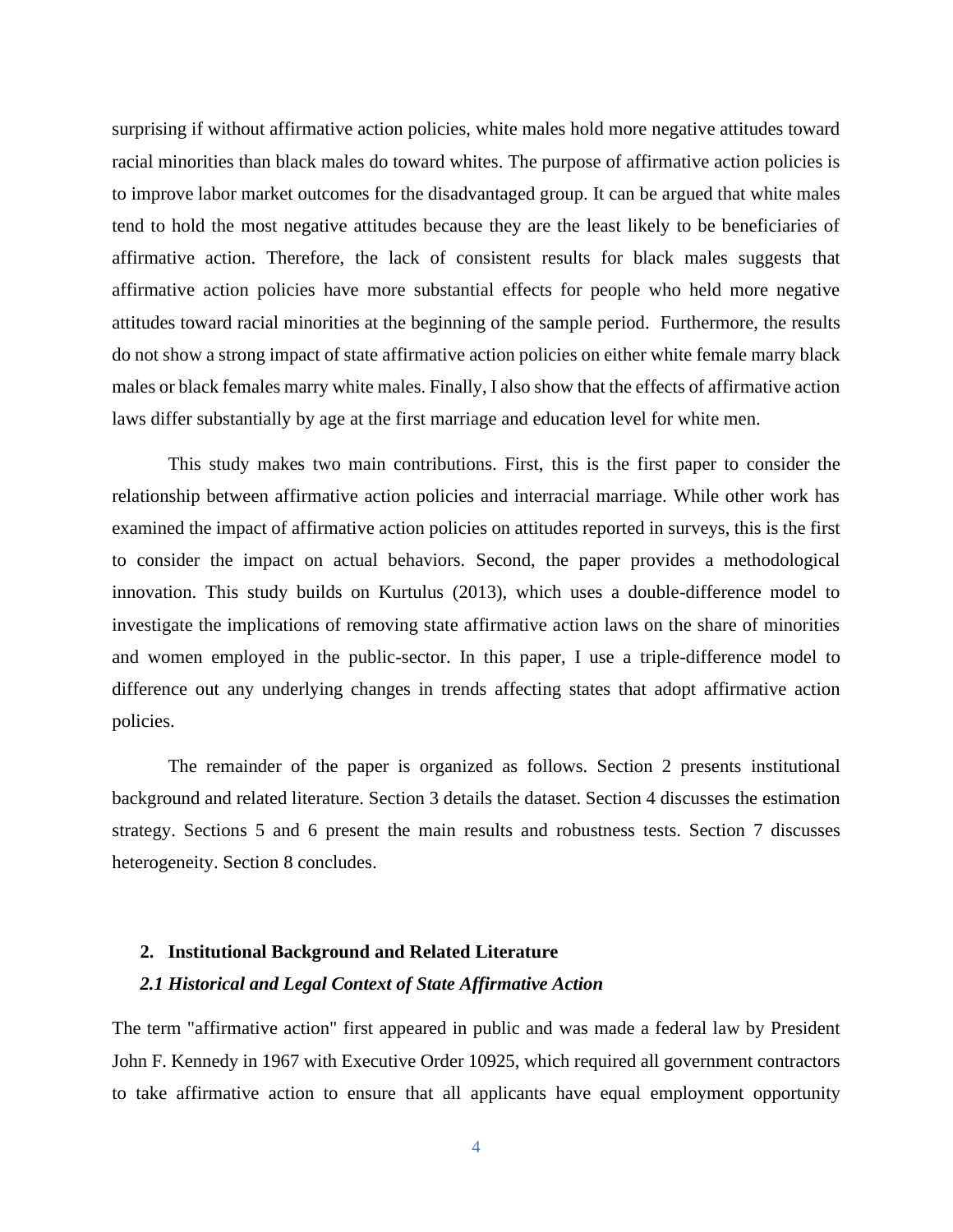regardless of their "race, color, creed, religion, or national origin." In 1965, President Lyndon B. Johnson signed Executive Order 11246, which further required firms with federal contracts to take proactive steps to remedy inequalities produced by past discrimination. At the same time, Title VII of the Civil Rights Act of 1964 outlawed discrimination on the basis of race, color, religion, sex, or national origin in all but the smallest private firms. Shortly after the Title VII of the Civil Rights Act of 1964 and Executive Order 11246, a 1967 Commission on Civil Rights Survey found extensive discrimination against minorities in state and local government (Kellough 1989). In order to address discrimination, many states adopted state-level affirmative action laws that aimed to foster minority representation and employment in state and local government agencies and higher education institutions. These laws typically include languages that state and local government agencies must collect and report data on "underutilization" of women and minorities in any job categories and set "specific practical steps" to correct such underutilization (Society for Human Resource Management 2018).

In the late 1970s and early 1980s, many states passed their affirmative action laws for state and local government employment. For example, in 1973, Ohio passed legislation requiring all public agencies to implement affirmative action in employment and submit affirmative action reports to the State Division of Equal Employment Opportunity (Ohio Laws and Rules). In 1974, California began requiring all public agencies to submit affirmative action reports to State Personnel Board (SPB), responsible for the oversight and development of affirmative action programs (Thomas and Garrett 1999). Similarly, in 1975, Connecticut passed a state law requiring each state agency and department to develop an affirmative action plan and submit semiannually affirmative action reports to the Commission on Human Rights and Opportunities, which reviews and approves the plans. Further, in 1976, Colorado passed state affirmative action laws, which require the State Personnel Board to develop and implement an affirmative action plan for state employment. In addition, the department must annually document methods of increasing the employment of underrepresented classes of individuals. The Colorado Department of Labor and Employment also collects and distributes demographic information on the labor market for the reference of employers developing affirmative action plans.

Table 1 provides detailed information about states that passed affirmative action laws. There is now a total of 36 states who have ever had state-level affirmative action laws in public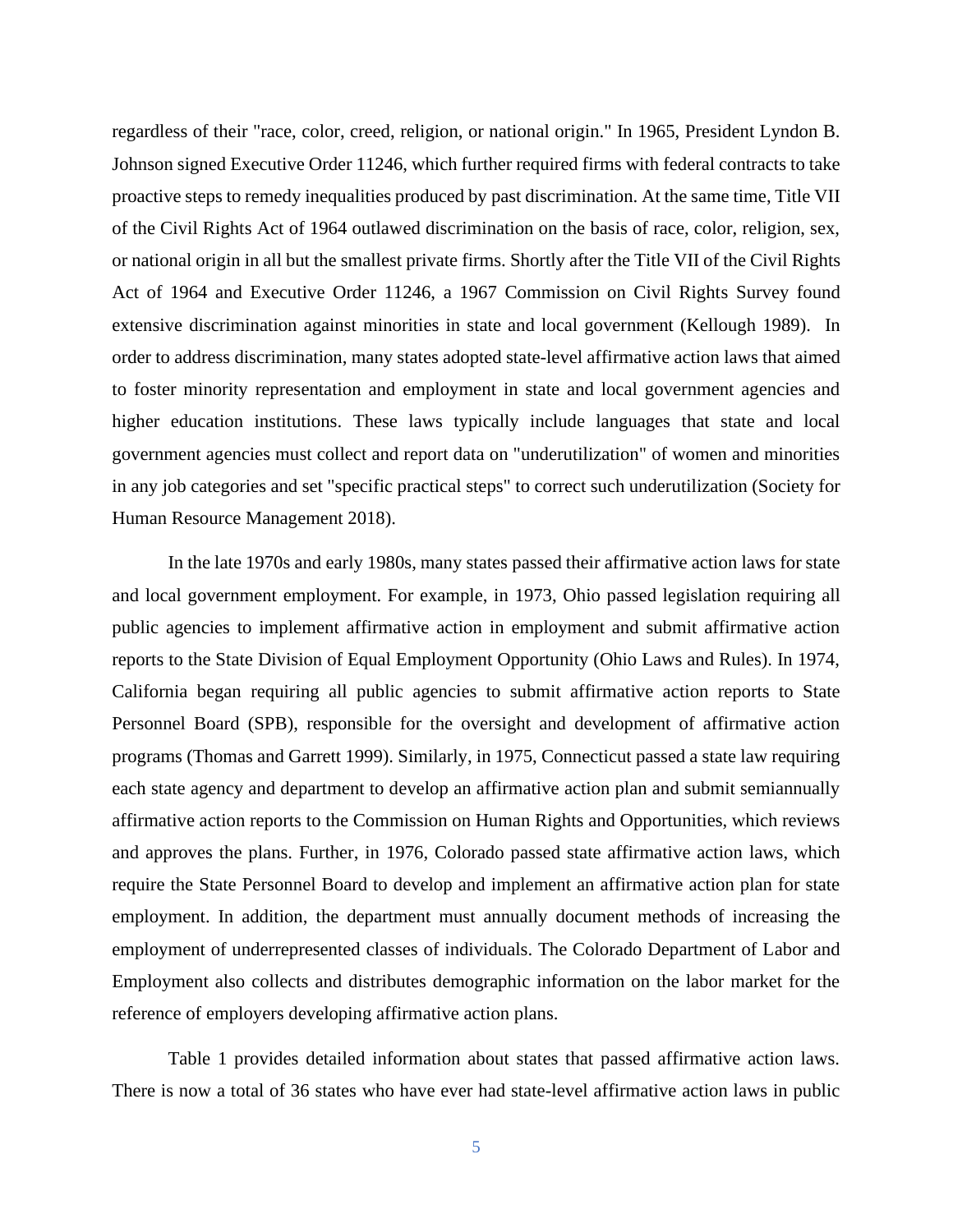employment. Additionally, some states have had such policies at some points and later banned them, and some states never formally passed state-level affirmative action laws.

#### *2.2 Related Literature*

This study contributes to a research stream examining the consequences, often unintended, of changes in public policies on public attitudes. For example, previous studies have examined how Roe v. Wade in 1973 (the constitutional right to access abortion) shifted people's attitudes about abortion (e.g., Ebaugh and Haney 1980, Hanley et al. 2012, etc.) and the relationship between LGBT rights and attitudes toward sexual minorities (Flores and Barclay 2016, Astoy 2021, etc.).<sup>4</sup>

Theoretical model has identified two potential possibilities through which a political event might change mass attitudes, especially when the policy introduction is related to minority population. First, the legitimacy model predicts that the policy implementation may increase the acceptance level and deliver positive attitudes towards people of underrepresenting groups (Flores and Barclay 2016, Astoy 2021). Second, the backlash model predicts that attitudes about underrepresented groups might become substantially more negative following the policy implementation (Rosenberg [1991] 2008).<sup>5 6</sup>

Under these two models, within the context of affirmative action policies, if the policies increase the representation of minorities on the job, the increased exposure of racial minorities could improve attitudes, and therefore, more interracial marriage. This is also approved by contact

<sup>4</sup> For example, Ebaugh and Haney (1980) find that after Roe v. Wade 1973, people generally increase positive attitudes toward legal abortion. Hanley et al. (2012) find that members of diverse groups who are aware of the Roe decision are more supportive of abortion than their decision-unaware counterparts. Furthermore, Bishin et al. (2016) find no evidence of opinion backlash following the introduction of marriage equality. Flores and Barclay (2016) discover that residents of states that had same-sex marriage policy introduced has the greatest reduction of anti-gay attitudes. Aksoy et al. (2020) show that same-sex relationship recognition policies significantly improved attitudes toward sexual minorities in Europe.

<sup>5</sup> Flores and Barclay (2016) also discuss the other two possible situations, polarization, and consensus. Polarization model predicts that introduction of new policy may widening the differences between supporters and opponents. Furthermore, consensus model predicts that the mass attitudes shape policy and policy bear no subsequent impact on mass attitudes.

<sup>6</sup> Coate and loury (1993) use job assignment model to understand whether affirmative action policies affect employers' negative stereotypes about minority workers. They state that affirmative action policies could eliminate employers' negative stereotype and reduce inequality in the long term, but it can also have the opposite outcomes, where affirmative action policies worsen employers' views about minority groups.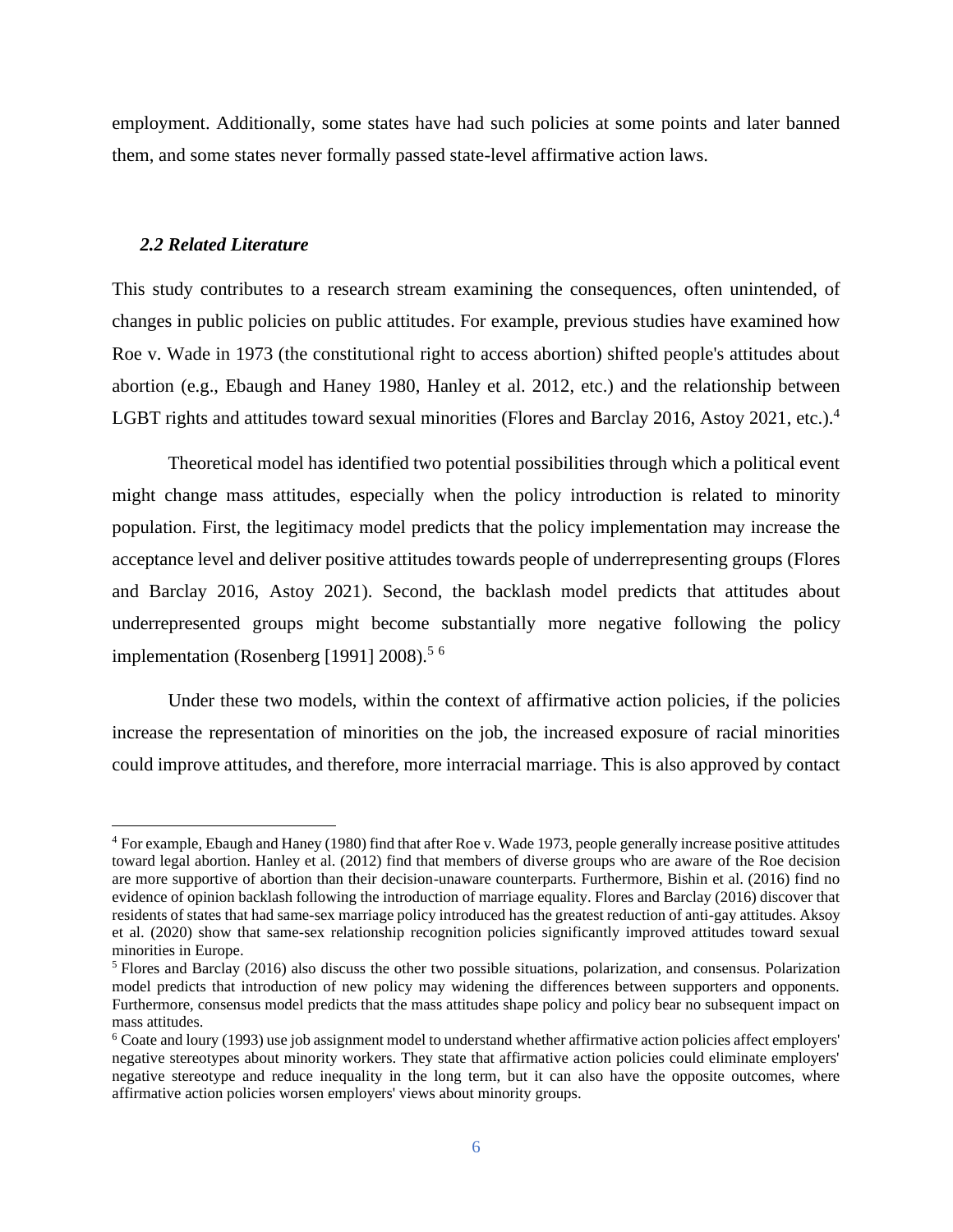hypothesis (Williams Jr 1947, Allport 1954), which suggests that contact with members of different racial groups can promote positive and tolerant attitudes toward other groups. On the other hand, if people held more negative views toward affirmative action policies at the beginning, then they are more likely to deliver negative beliefs about underrepresented groups. Therefore, if the enactment of affirmative action laws makes people view racial minorities more negatively as the minorities are the beneficiaries from this policy, then they may be less likely to consider marry someone from a difference race.

Empirically, Beaman et al. (2008) find that gender quota policies in Indian village councils lead to positive attitudes toward female leader effectiveness and weakens stereotypes about gender roles in public and private life.<sup>7</sup> Additionally, Perry (2012) uses survey data to find that a greater presence of blacks in the workplace results in more favorable attitudes among whites toward interracial marriage. On the other hand, Fryer Jr (2007) shows that interracial marriages in the U.S. are related to region and states of residence. He finds that intermarriage rates are higher for blacks in states that either never had anti-miscegenation laws or voluntarily repealed such laws. In forcedto-repeal states, it is more consistent with the backlash theory where the policy was imposed upon the local culture.<sup>8</sup>

To date, based on my knowledge, no prior work exists that examines the relationship between affirmative action policies and interracial marriage. Methodologically, my research design is built on Kurtulus (2013). Kurtulus (2013) uses a difference-in-difference model to examine the effects of removing state affirmative action laws on the share of minority and female employment in the public sector. She finds sharp declines in employment of black and Hispanic women in public sector jobs following affirmative action bans. A potential concern with this methodology is that there might be other factors are correlated with the demand of public-sector employment at the same time of the affirmative action bans. It is therefore the declines of women and minorities in the public-sector could be the differences in labor market demand among states but unrelated to the policies. In this study, I use a triple-difference model. I add a third comparison group, public-sector vs. non-public sector employees. In doing so, I can control for any unknown

 $<sup>7</sup>$  Affirmative action also involves gender equality in hiring. When the numbers of female employees are low in the</sup> workplace, employers should make effort to hire more females in order to satisfy the requirement of affirmative action laws.

<sup>&</sup>lt;sup>8</sup> Anti-miscegenation laws prohibit marriage between white and non-whites. It has been eradicated nationwide after Loving v. Virginia in 1967.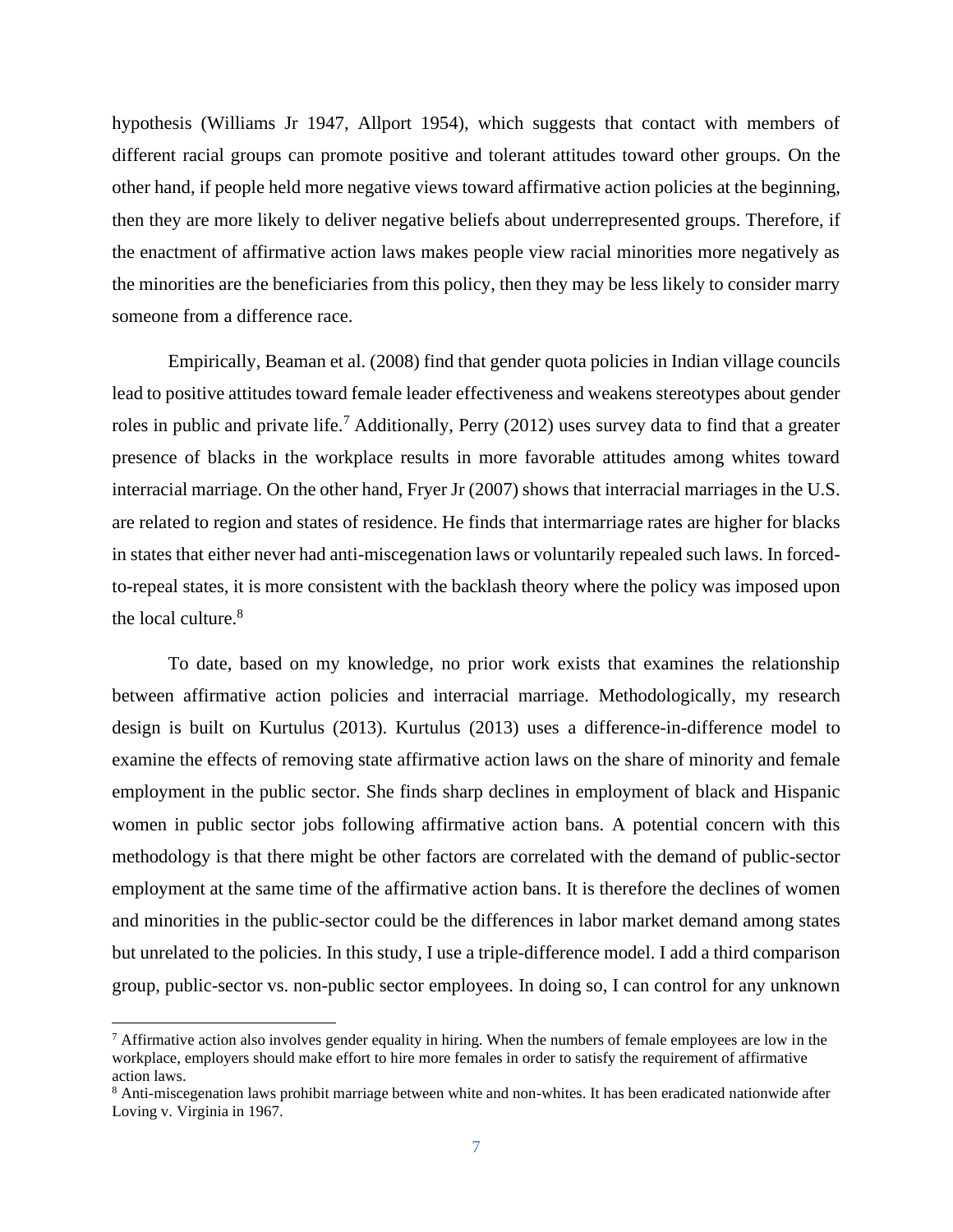differences in labor market conditions between white and non-whites workers before and after the policies across affirmative action states and non-affirmative action law states.

## **3. Data**

The data for this study come from the 2008-2018 American Community Survey (ACS), obtained from the Integrated Public Use Microdata Series (IPUMS) (Ruggles et al. 2020). The ACS contains information on a broad range of individual characteristics, such as the year of most recent marriage. The sample in this analysis is limited to all non-institutionalized, married U.S.-born individuals. Fryer (2007) argues that culture, social norms, and acceptance of interracial marriage may be different between immigrants and U.S. born individuals. Therefore, I limit the sample to U.S.-born individuals. All married individuals refer to individuals who categorize married-spouse present and separate on ACS, married – spouse absent, divorced, and widowed are dropped from the sample because there is no information to determine whether the last marriage was an intermarriage. Interracial marriage is defined as a marriage between two individuals who report a different race at the time of the survey. It is worth noting that interracial marriage was allowed throughout the country after a 1967 supreme court decision made anti-miscegenation, prohibiting marriage between whites and non-whites, laws illegal.<sup>9</sup> Hence, the year of marriage in the sample ranges from 1967 (the year that individuals became legally able to marry interracially nationwide) to 2018. In this study, I consider the marriage patterns of black and white individuals. Individuals of all other racial groups (Native Americans, Alaska Natives, Asians, Pacific Islanders, and Others) and individuals without valid responses to the race or their spouses' race are dropped from the sample.

Furthermore, individuals who report as federal workers and military personnel are excluded from the main analysis, although I do consider federal workers in a placebo test. Specifically, there is another type of affirmative action policy concerning the federal workers – federal affirmative action laws – whose requirements and regulations are similar to those of state

<sup>&</sup>lt;sup>9</sup> Anti-miscegenation laws prevented people from marrying outside their race. The laws were enforced as earlier as 1600s. In the U.S. history, nine states and D.C. have never banned interracial marriage. Twenty-five states have repealed anti-miscegenation laws at some point before 1967. In 1967, the last sixteen states were forced to repealed anti-miscegenation laws by the U.S. Supreme Court ruling in the case of Loving v. Virginia, 388 U.S. 1 (1967).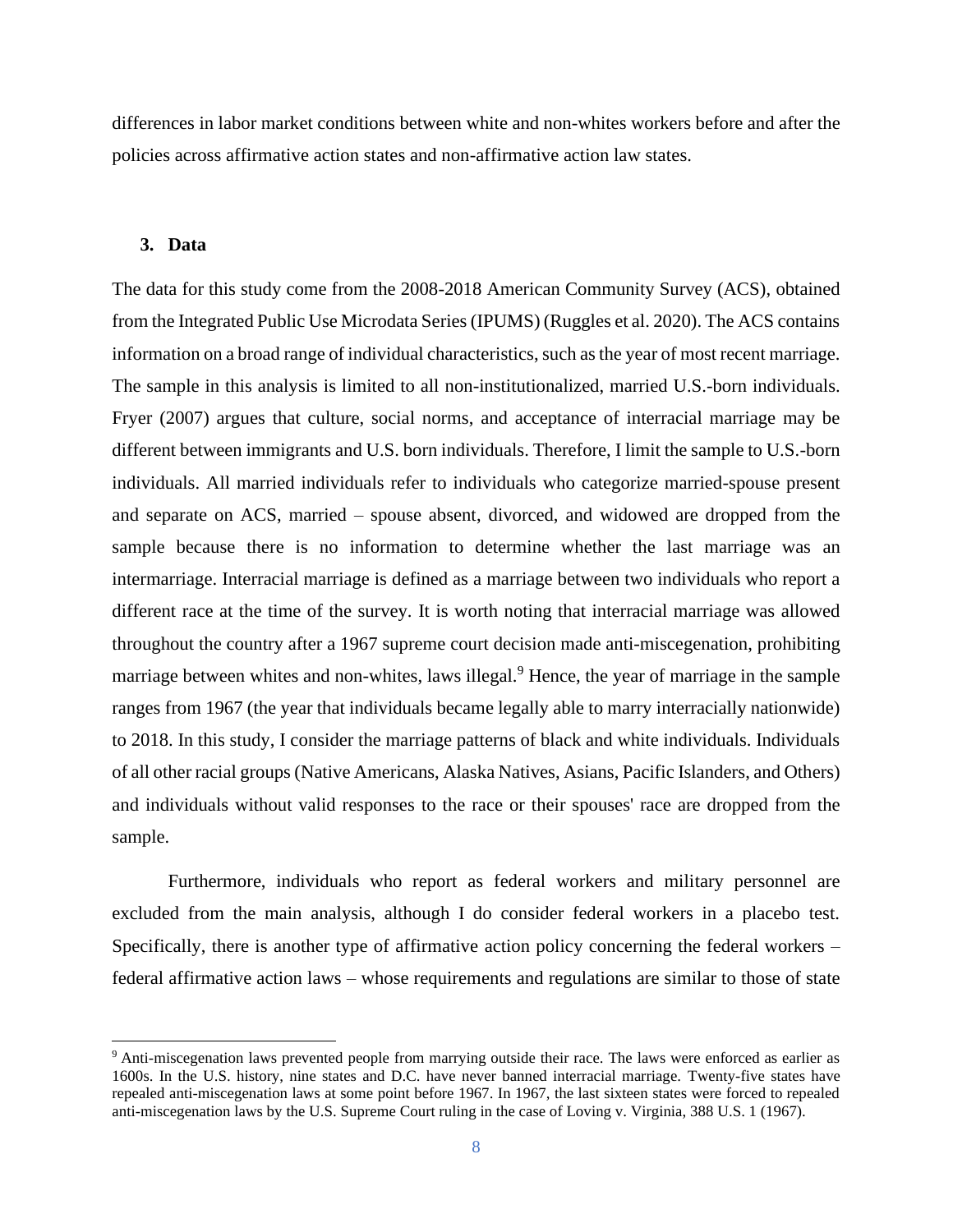affirmative action laws. Therefore, although federal workers are public-sector employees, I excluded the federal workers in the main analysis, given they are not covered by state affirmative action laws. Furthermore, the sample excludes individuals who are not in the labor force or who do not work for wages.

I follow Kurtulus's (2013) timetable of state affirmative action laws for each state. I dropped Hawaii and the District of Columbia from the sample due to ambiguous information on affirmative action policies. In addition, I eliminated Michigan from the sample because it started affirmative action policies before anti-miscegenation laws were banned. Table 1 provides detailed information about the timing of state affirmative action laws. The majority of U.S. states had passed state-level affirmative action laws for public-sector employment during the 1970s and 1980s, with the exception of Texas and Arkansas; their laws were effective in 1993. Due to the controversial nature of the affirmative action laws, some states banned them at the state level. For simplicity, this analysis therefore categorizes states into two groups: states that *have ever had* state affirmative action legislation – including those that still have active state affirmative action laws and those that have rescinded their affirmative action laws (the treatment group) and states that *have never* formally passed state-level affirmative action laws (the control group). In total, the sample includes 36 states which served as the treatment group, and 13 states which served as the control group.

Finally, the empirical analysis also includes several individual-level and county-level control variables that could potentially affect interracial marriage. These include age, age square, education dummy, and income. Moreover, county-level population data were retrieved from the National Cancer Institute Surveillance, Epidemiology, and End Results Program (SEER).<sup>10</sup>

Table 2 reports the summary statistics for the variables used in this analysis, with affirmative action law states and non-affirmative action law states separately. By comparison, the share of black and white marriages is very similar between affirmative action states and nonaffirmative action states. Specifically, black and white couples constitute 1.2 percent of all married couples in affirmative action states and 1 percent in non-affirmative action states. Furthermore, the share of states workers is slightly higher in affirmative action states compare to non-affirmative

 $10$  Since SEER is the best available data that I can find to calculate the population, I include it as the population control. Working age in this analysis is defined as 16 to 64.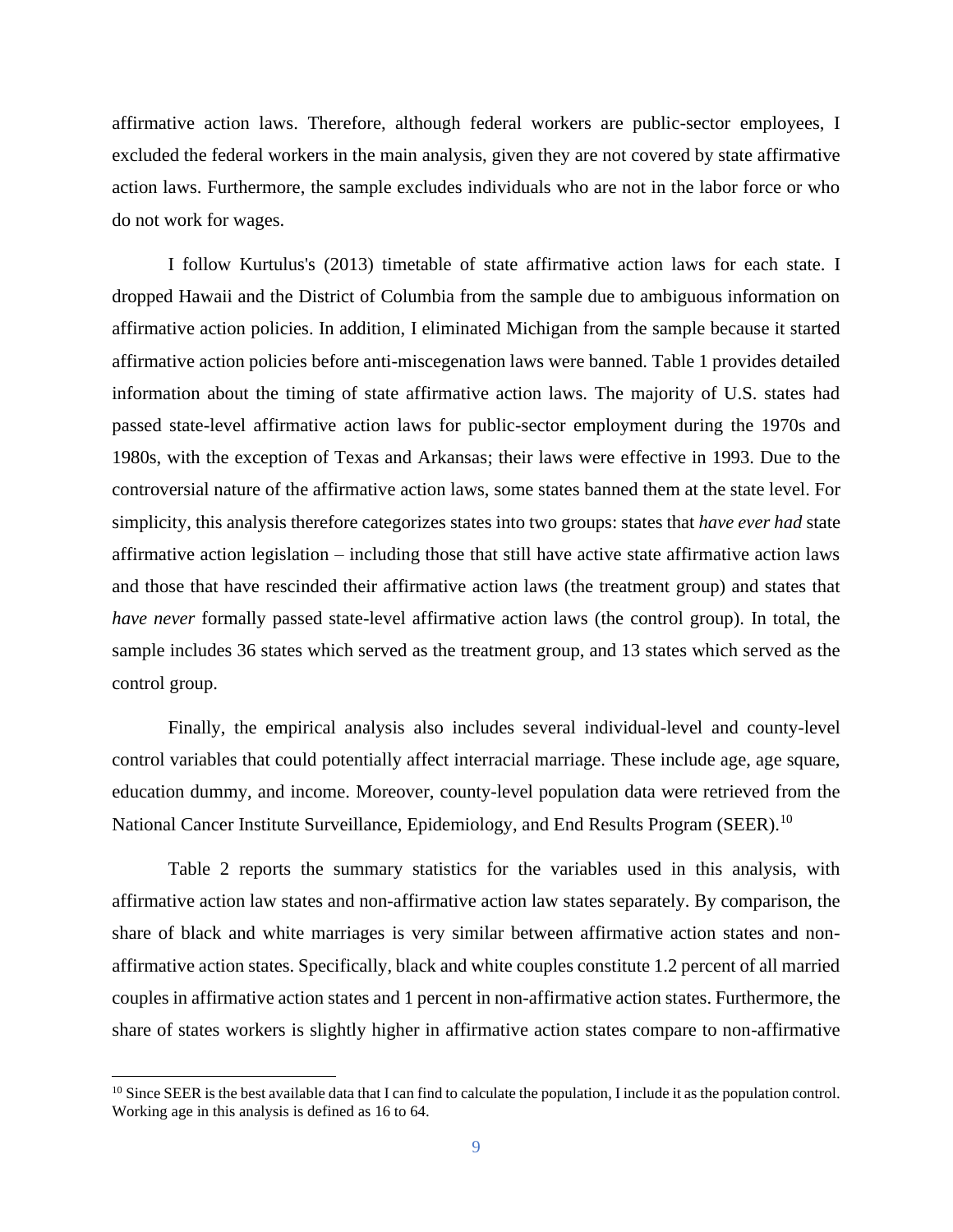action states. In particular, there are approximately 15.7 percent state worker in affirmative action states, while the state workers in non-affirmative action states are 14.8. Finally, both the share of blacks and the share of working-age blacks appear to be higher in non-affirmative action states than affirmative action states.

#### **4. Methodology**

#### *4.1 Difference-in-Difference Estimate*

To estimate the impact of affirmative action policies on interracial marriage, I begin with a difference-in-difference model. I compare the change of black and white marriage rates in states with affirmative action laws if people's years of marriage overlapped with the affirmative action law to the outcomes in states without affirmative action laws. Specifically, I use individuals who got intermarried in a year if there were affirmative action laws in their state of residence as the treatment group and those who got intermarried, but their state of residence never experienced affirmative action laws as the control group. The idea behind this model is that I assume whites' attitude toward blacks would have developed homogeneously in states with and without state affirmative action laws had they not been enacted. Thus, individuals who are exposed to affirmative action policies (have affirmative action laws) could be affected more by these policies and therefore more likely to interracially married than those who were not exposed to these policies (do not have affirmative action laws). The difference-in-difference model is shown below:

$$
I_{i,s,m,t} = \beta_0 + \beta_1 \cdot AA_{s,m} + \beta_2 \cdot X'_{i(c),s,t} + \theta_s + \lambda_m + \delta_t + \varepsilon_{i,s,m,t}
$$
 (1)

where  $I_{i,s,m,t}$  is a binary variable equaling 1 for an individual *i* living in state *s* in year *t* got married in year *m* to a person of a different race.  $AA_{s,m}$  is an indicator equaling 1 if there was an affirmative action law in place in state *s* in year *m*. The variable of interest,  $\beta_1$ , estimates the differences in the share of black-white couples between affirmative action states and nonaffirmative action states if people got married when there were affirmative action laws in their state of residence.  $X_{i(p), s, t}$  are controls for individual characteristics and county-level black population. Further,  $\theta_s$  is state fixed effects.  $\lambda_m$  is year of marriage fixed effects.  $\delta_t$  is survey year fixed effects. State fixed effects include to control any time-invariant unobserved state attributes that may influence interracial marriage. Year fixed effects and year of marriage fixed effects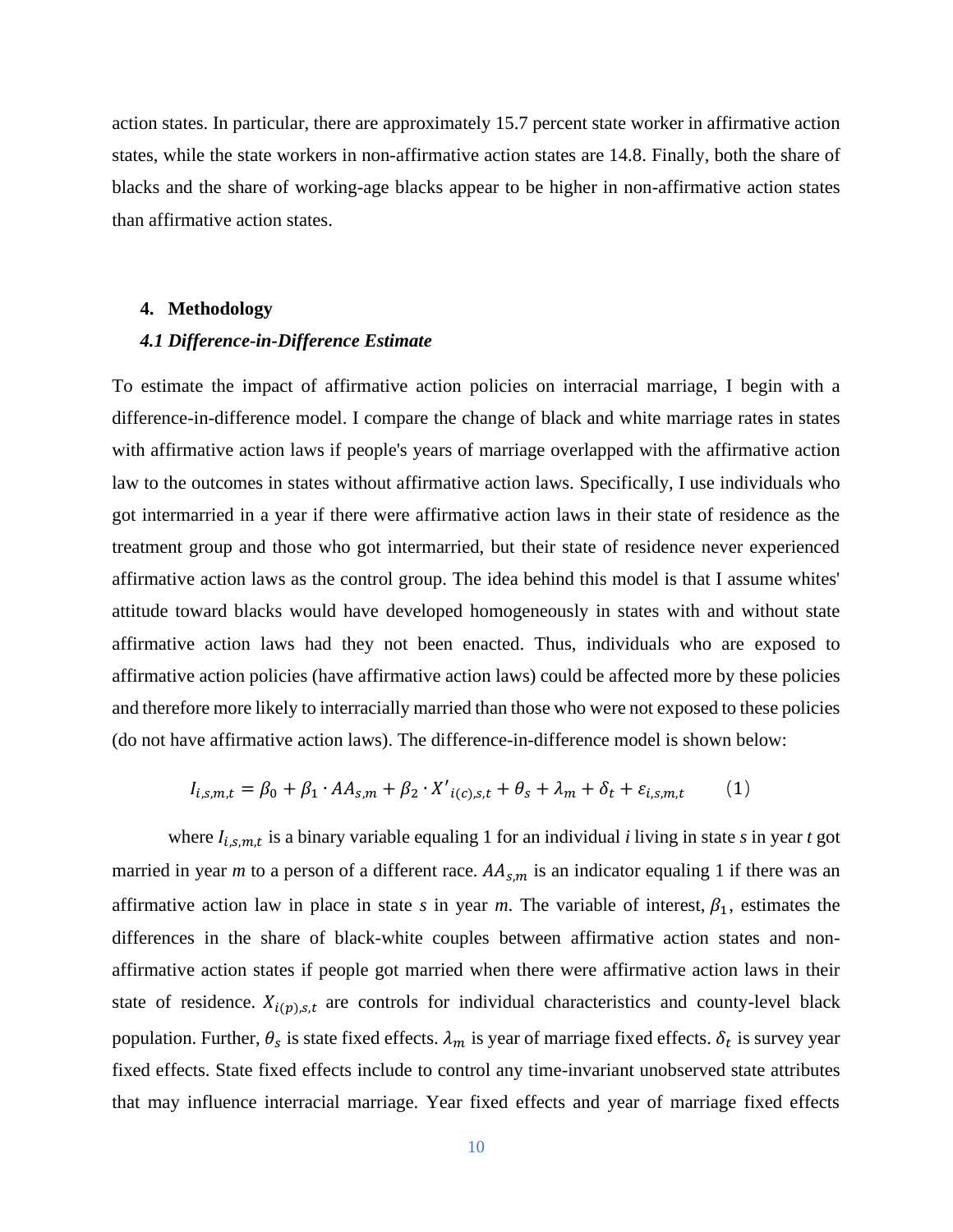include to control for any economy-wide shocks and general trends affecting intermarriage across all states.

The key assumption of the difference-in-difference model above is that attitudes about people of different races are identical. The estimation would be biased if race relations were correlated with the enactment of state affirmative action laws. For instance, racial relations could have already been improving in a certain state before the implementation of the state affirmative action laws. Increased interracial marriages might not be a direct consequence of affirmative action laws.

#### *4.2 Triple-Difference Estimate*

To address above concerns, I therefore use a triple-difference model. I add to the double-difference model an additional comparison group: public-sector employees vs. non-public sector employees. Specifically, the triple-difference model compares the double differences (as constructed in equation (1)) for public-sector employees and the same double differences for non-public sector employees. The use of comparison between public-sector employees and non-public sector employees is more credible as (1) state affirmative action laws only apply to public-sector employees, and (2) the share of public-sector employees constitutes a small proportion of the total population, and it is less likely have the power to vote to pass the policies.<sup>11</sup> However, it is worth to noting that although state affirmative action laws cover only public-sector employees, any longterm trends in a state related to race relations are likely to affect all people in the state.

The triple-difference model is the more preferred specification in this analysis, and it is calculated by estimating the following regression:

$$
I_{i,s,m,t} = \beta_0 + \beta_1 \cdot \text{Pub}_{i,s,t} \cdot \text{AA}_{s,m} + \beta_2 \cdot \text{AA}_{s,m} + \beta_3 \cdot \text{Pub}_{i,s,t} + \beta_4 \cdot X'_{i(c),s,t} + \theta_s + \lambda_m + \delta_t
$$
  
+  $\varepsilon_{i,s,m,t}$  (2)

where I add to the equation an indicator variable  $Pub_{i,s,t}$  that equals 1 if a person *i* is a state or local government employee and living in state *s* in year *t* and interact it with the doubledifference estimator (as defined in equation (1)) to construct a triple-difference estimator. The

<sup>&</sup>lt;sup>11</sup> The share of public-sector employment is about one fifth of the total employed.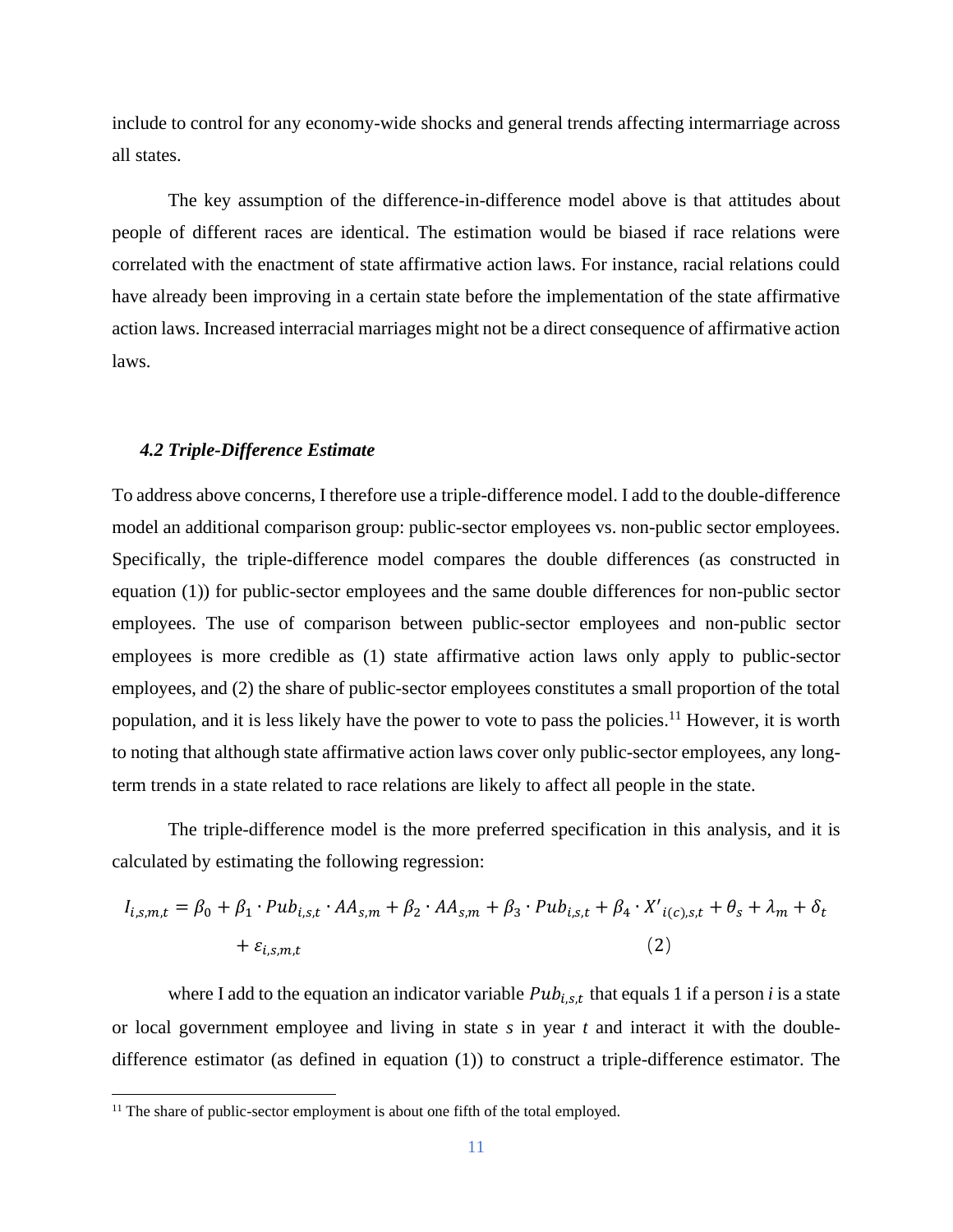primary parameter of interest is  $\beta_1$ , which yields the triple-difference estimate. In particular, the coefficient measures the effect of affirmative action laws on the average share of black and white marriage among public-sector workers relative to non-public-sector workers in state affirmative action laws compare to the same differences in states without affirmative action laws.

Additionally, except including state fixed effects, year fixed effects, and year of marriage fixed effects as shown in equation (1), I also include state-specific linear time trend, state-by-year of marriage fixed effects and occupation fixed effects. State-specific linear time trend and stateby-year of marriage fixed effects are included to control for possible trend differences across states before initiating of affirmative action policies that could potentially confound the effect of passing the policies, and thus affect intermarriage across states. Occupation fixed effects include to control unobserved differences in human capital and working conditions across the public sector and nonpublic sector workers that could affect interracial marriage.<sup>12</sup> Finally, standard errors are clustered at the state level to account for arbitrary correlation of residuals.

#### **5. Results**

#### *5.1 The Difference-in-Difference Estimate*

Table 3 displays the results of a double-difference model based on equation (1), and columns 1-3 present the coefficient with increasing controls. I run the equation separately for four different intermarry combinations: white male and black female marriage, white female and black male marriage, black male and white female marriage, and black female and white male marriage. Doing so, permits me to estimate the effect of affirmative action laws on the change of racial attitudes for different gender and racial categories. In addition, for simplicity, I report only the estimated coefficient on the double-difference estimator and the associated standard errors, which the errors are robust to clustering at the state level.

Panel A of table 3 presents the results of white males who married black females. column (1) reports the coefficient of the double-different estimates without any controls. The estimate

 $12$  The occupational group is based on the broad occupation classification codes in ACS. Total has 9 occupation categories. There are including: managerial and professional; professional specialty; technical; sales and administrative support; service; farming, forestry, and fishing; precision production, craft, and repair; construction trades; and transportation.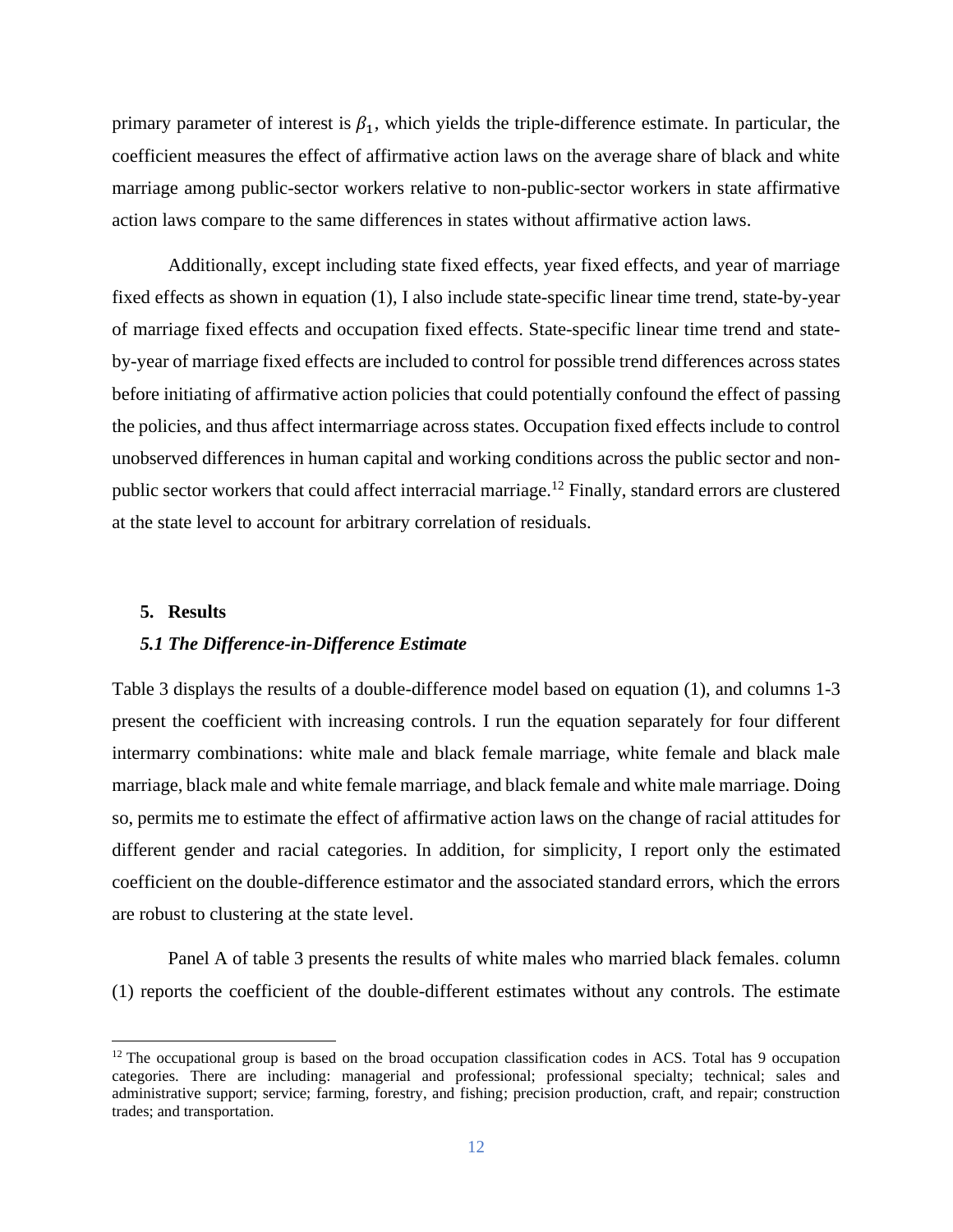suggests that the state affirmative action laws are associated with a 0.01 percentage point higher the likelihood of white males having black wives. However, the estimate is insignificant. Moreover, the estimate becomes negative when adding individual-level characteristics and county-level population controls in column (2), and this estimate change to positive again when includes state, survey year, and year of marriage fixed effects in column (3). Panel B reported the results of white females who have black husbands, and it indicates the same patterns as shown in panel A. The estimate coefficient is insignificant and positive in the model without any controls and turns to negative after including all set of covariates. But once adding a full set of fixed effects, the result is positive again.

Similarly, the evidence shows that having state affirmative action laws do not affect the odds of black men marrying white women (shown in panel C). I find no statistically significant results for all three models. Moreover, there is no statistically significant evidence for the relationship between state affirmative action laws and black women who marry white men, as is shown in panel D.

It is not surprising that I do not find any significant impact by using the double-difference model. In fact, states that enact affirmative action policies may have already had positive race relations before passing such laws. If this is the case, people who live in these states could have better attitudes towards minorities and be more likely to consider intermarriages. In my estimation strategy, I would overestimate the impact of the policies. On the other hand, if states with deteriorating race relations are more likely to enact state affirmative action laws, then the doubledifference model would underestimate the impact.

I now turn to a triple-difference model, comparing the change of black and white marriage rates in state and local government workers (relatively to non-state workers) in state with affirmative action laws and the same changes in states without affirmative action laws. The advantage of adding state workers into the model is that the state affirmative action laws have direct effects for state and local government employees, and only around 15 percent of the labor force works in affected jobs. Furthermore, it is difficult to imagine that state and local employees would have different race preferences for reasons that related to affirmative action policies. Even if they did, as these workers only make up 15% of voters, it is unlikely that they alone could be responsible for passing these policies.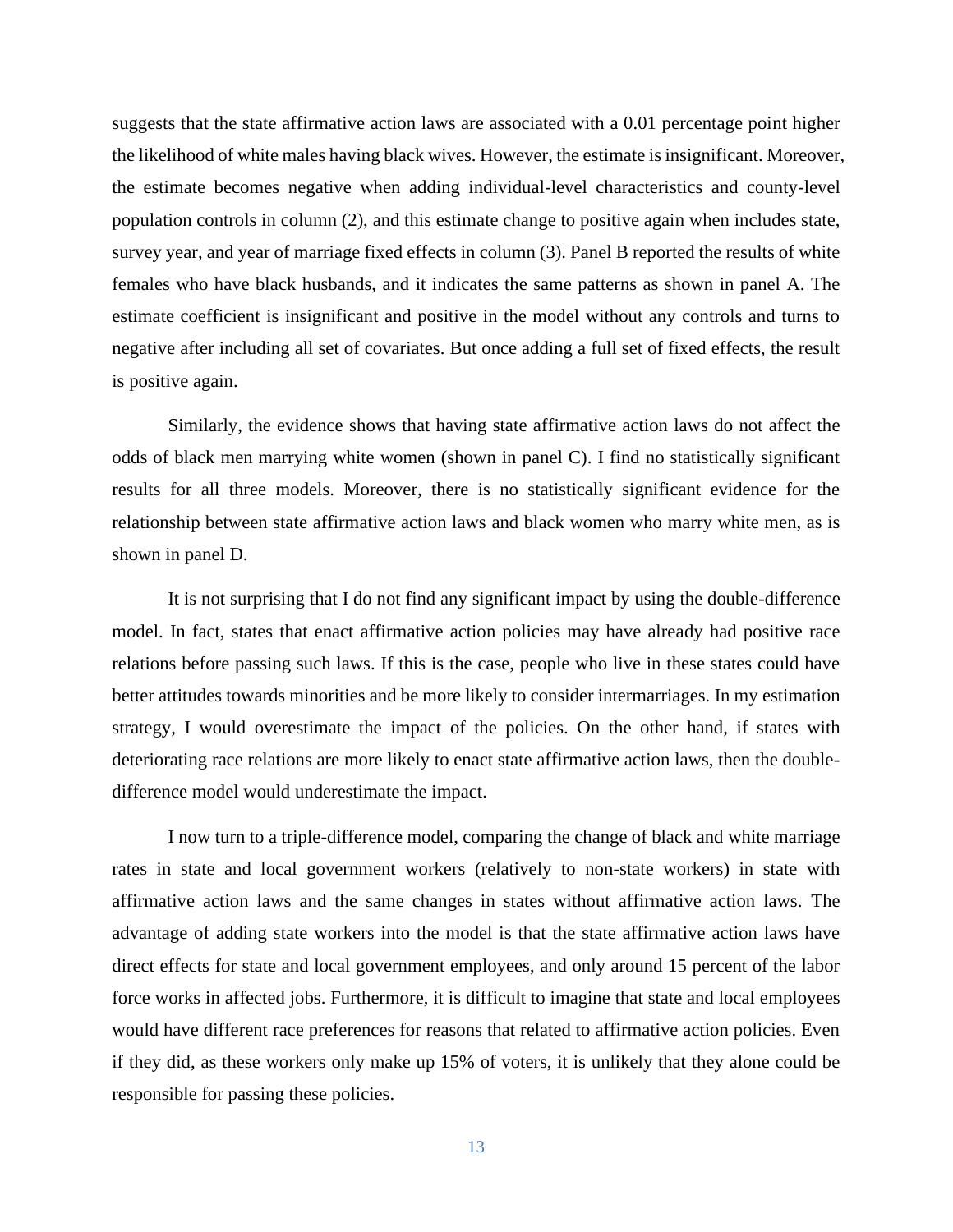#### *5.2 The Triple-Difference Estimate*

Table 4 presents the triple-difference estimate based on equation (2) by gender and racial groups. Table 4 is constructed the same way as the table 3. The top two panels (panel A and panel B) reports results for whites who have black spouses, while the bottom two panels (panel C and panel D) reports results for blacks who have white spouses.

Look first at panel A, the results in panel A suggest that white men who work in the public sector are more likely to marry black spouses if the affirmative action law occurred in their state of residence at the year of marriage. The positive effect of affirmative action laws on white male and black female marriage is larger in magnitude when adding more control variables and a set of fixed effects. In particular, a public-sector white male increases the likelihood of marrying a black wife by 0.07 percentage points if there were affirmative action laws in his state of residence at the year of marriage, and the estimate is statistically significant. It is worth noting that the mean share of white male and black female marriage is 0.0036, meaning the 0.07 percentage points increase after affirmative action laws represents a 19 percent increase in the rates of white men having black wives. In panel B, which reports the results for white females who have black husbands. The estimate suggests that affirmative action policies negatively effect on white female public sector workers who marry black husbands. However, none of the models provide a significant result. One possible reason for this is that affirmative action policies tend to encourage the employment of both women and blacks, and then perhaps black women would be especially more likely to be employed. Therefore, white males should become exposed to substantially more potential spouses than white females, and thus more likely to find satisfied black female spouses.

Panels C of table 4 reports the coefficient estimates of black males who have white wives. The result is mixed. Column 1, which reports the coefficient without any controls, suggests no effect on black men and white women marriage from affirmative action laws. However, when adding more controls (shown in columns 2), the result shows that having affirmative action laws at the state level increase the odds of black men marrying white women by 1.17 percentage points, and this estimate is statistically significant. To further explore this relationship, I add more fixed effects. The estimate is insignificant for the model with state fixed effects, survey year fixed effects, year of marriage fixed effects, and state-by-year fixed effects, while the estimate turns to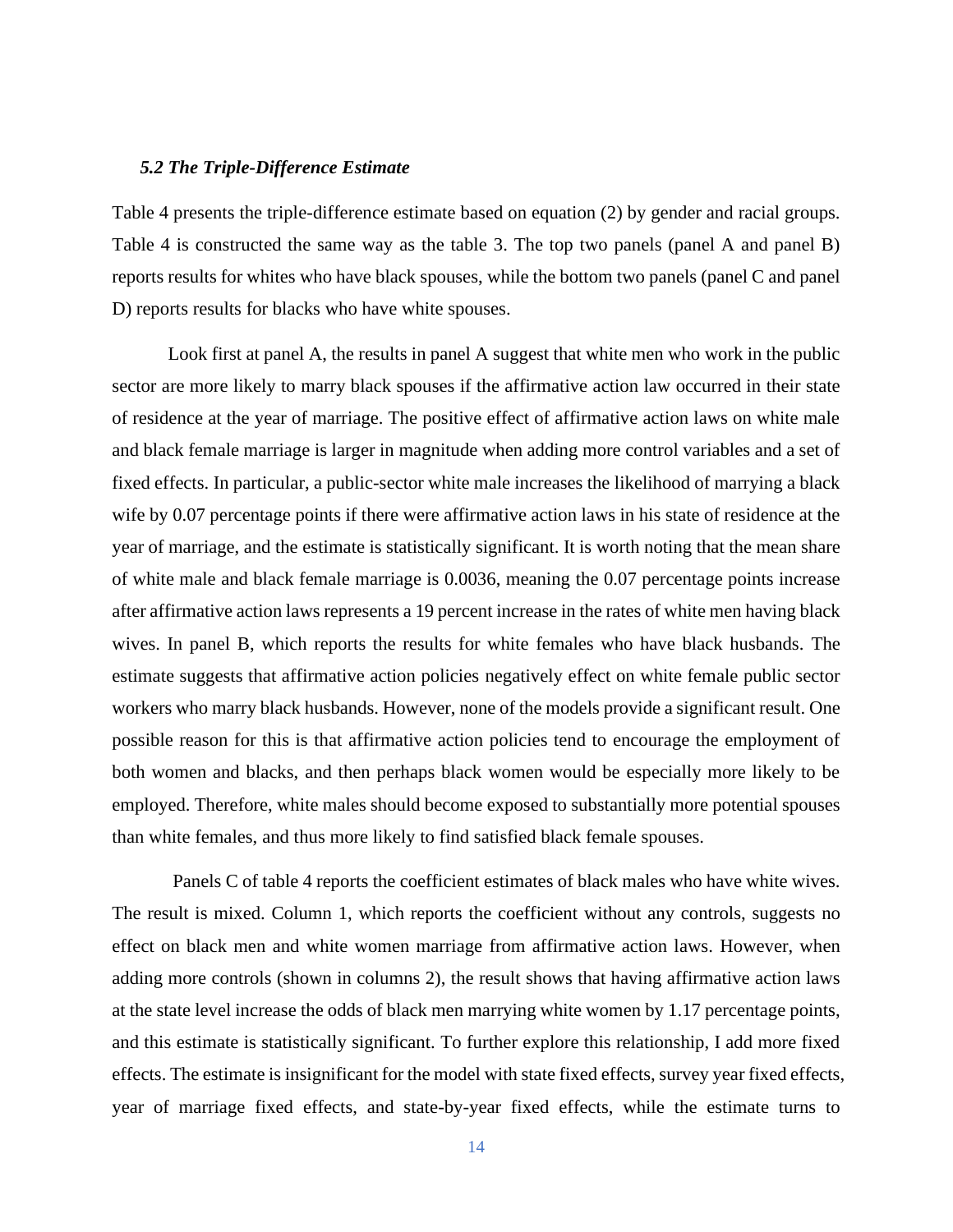statistically significant when adding additional state-by-marriage fixed effects and occupation fixed effects. In the preferred model, which includes a full set of controls and a full set of fixed effects (column 6), the result suggests that the public-sector black male is more likely to marry white female by 1.04 percentage points if there were state affirmative action laws at the year of marriage in his state of residence. The mean share of black male and white female marriage is 0.13, indicating that 1.04 percentage points increases represents an 8 percent increase in the likelihood of black male having white wives following state affirmative action laws. Panel D show the estimate of black female who marry white men. However, there is no statistically significant evidence to support that state affirmative action laws affect black female and white male marriages. The reason behind the different results between black male and female is that, even though the policy induced more employment for black females, unions between black female and white male are still rare in terms of population.<sup>13</sup>

#### *5.3 Falsification Test*

Federal worker refers to any position within the branches of government, therefore, federal worker is public sector worker. By definition, state affirmative action laws are not covered federal workers. If the previous results have a causal interpretation, we should find that state affirmative action laws have no impact on the likelihood of interracial marriage among federal workers. Table 5 presents the same triple-difference specification in equation (2) using federal workers instead of state and local government workers. As with the expectation, the estimate coefficient is statistically insignificant for all gender and racial groups. This finding proves that the main triple-difference results can be interpreted as the causal relationship between state affirmative action laws and interracial marriage.

Overall, the regression results -- consistent with legitimacy model -- indicates that affirmative action laws improve race relations, though with gender and racial differences. However, it is still possible that there are any other unobserved factors related to states who passed affirmative action laws and, at the same time, also associated with an increased likelihood of marrying a difference race spouse for both white men and black men. For example, states with

 $13$  Fryer Jr (2007) finds that if adjusting the relative population of each racial group, marriage between black female and white male become the least likely combination, given the population weight.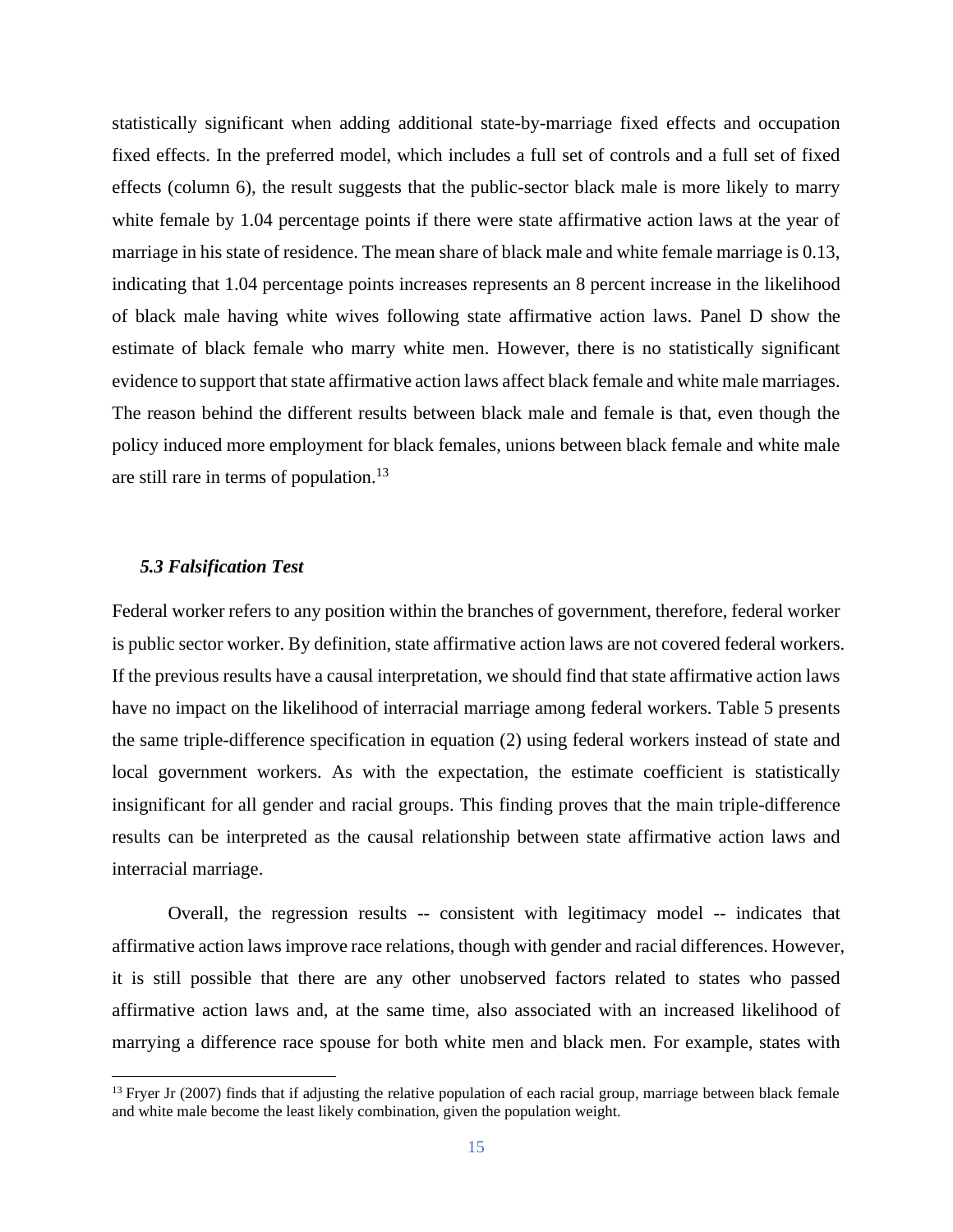affirmative action laws somehow are associated with the unilateral divorce law enacted in the 1970s, making a higher share of divorce in these states. Therefore, the findings of more intermarriages for white males and black males could be related to more divorces and remarriages instead of affirmative action laws.<sup>14</sup> In the next section, I present several robustness tests to further examine the causal relationship between state affirmative action policies and the likelihood of black and white marriages.

#### **6. Robustness**

#### *6.1 Effects for People Only Married Once*

Table 6 presents the results by using the same triple-difference specification strategy in equation (2) with the sample limit to people who married only once. Therefore, in my analysis, I focus on people who choose to marry someone from a difference race group at their first marriage. For the white male and black female combinations (shown in panel A of table 6), the estimate results are consistent with the results reported in table 4. Yet, the magnitude and significance of the coefficients is lower in each of 6 models. This may because of the restriction to individuals who married only once reduces the sample size. For black men who have white wives (panel C of table 6), I find no impact of state affirmative action policies. There are two possible explanations for this result. First, it could be because of the smaller size after limiting to individuals married only once. Thus, it is easy for sampling noise to become visible when run the regression analysis. Second, it is also could be because of black males tend to marry white females more if they have been married before. For other intermarriage combinations, the results are consistent with the main regression results.

## *6.2 Effects for States that Always Have Affirmative Action Policies*

The sample in my analysis contains two types of states: states that have ever had – including states that have active affirmative action laws and states that had affirmative action laws but not currently, and states that never had affirmative action laws. For states that have had lapsed affirmative action

<sup>&</sup>lt;sup>14</sup> Assortative mating patterns for first marriage and remarriage are different among intermarriage couples (Tucker and Claudia 1990). Typically, the interracially married couples are more likely to have been married before.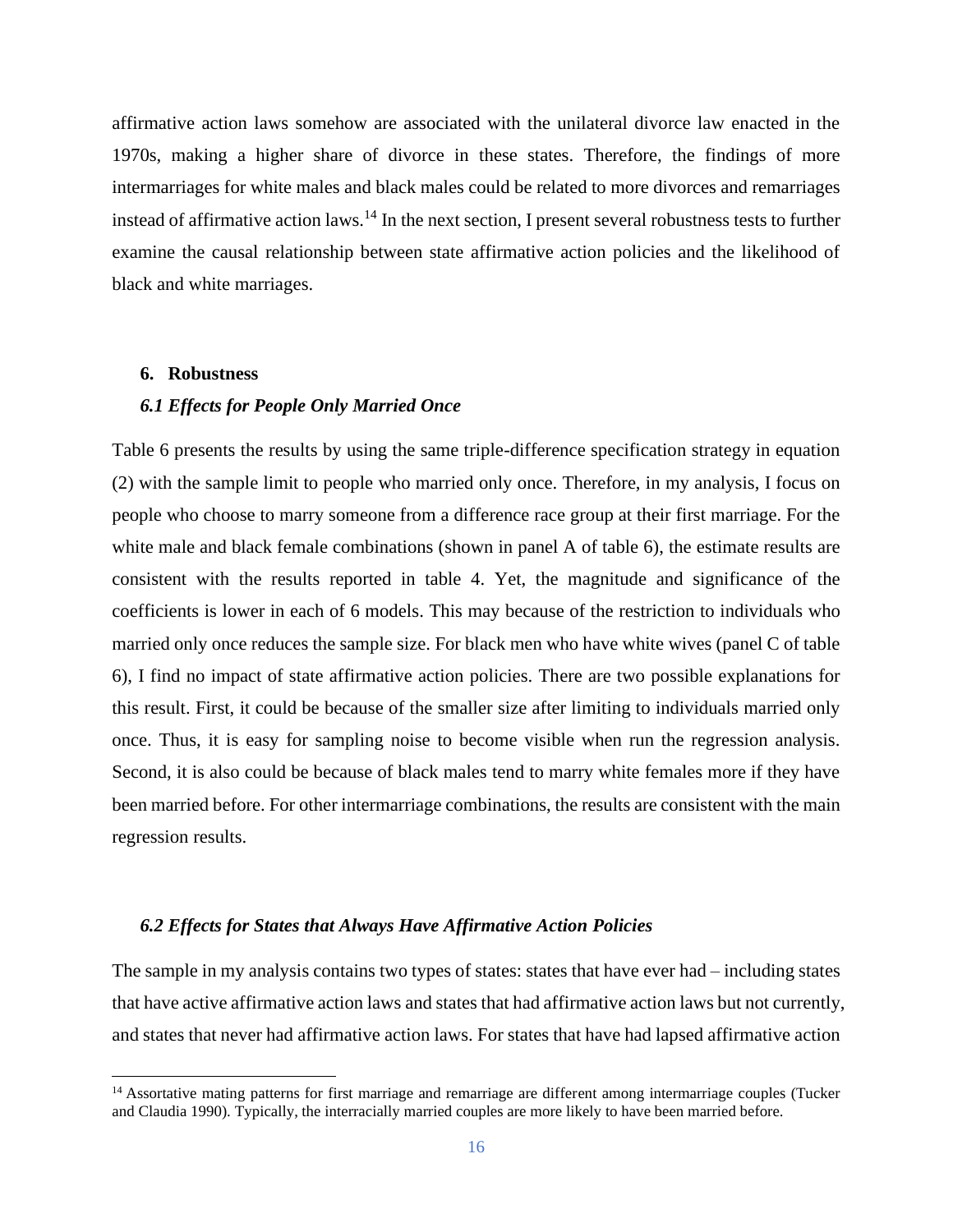laws, it is ambiguous whether an increase in the share of black and white marriage is caused by the changing of race relations during the policy period.<sup>15</sup> It is possible that affirmative action policies have changed attitudes towards individuals of a different race group permanently in these states and banned these policies as they no longer needed. If this is the case, the estimate strategy may underestimate the policy effects as the states who banned such policies later become the control group in my settings. Table 7 presents the estimate for the sample without the later banned states. As shown in the table 7, the coefficient estimates of white men who marry black women is consistent with the main regression results. However, I find no impact of state affirmative action laws on black men who marry white women. Furthermore, I find no impact of state affirmative action laws on other intermarriage combinations. This further suggests that affirmative action laws affect more for white male and black female combinations.

The differences in results between main analysis and robustness tests for black male, I have the following possible explanations. First, the targeting group of affirmative action policies is white male. The policy wants to change white male's stereotypes (hiring discrimination, job promotion discrimination, etc.) towards women and minorities in the workplace. Hence, the affirmative action policies may have more prominent impacts for people who held more negative thoughts towards minorities at the beginning.<sup>16</sup> Second, based on the social exchange theory (Merton 1941, Blau 1964, and Kalmijn 1993), people choose to marry based on several characteristics, such as attractiveness, sense of humor, height, weight, race, wealth, criminal record, and so on. For whites, they are always at the top of the social hierarchy. They marry someone outside their race group comes with a social cost. Therefore, white male is easier to attract black female than black male attracts white female. For the robustness tests, further reduction of the sample size, may leads to less likely to find a significant results for black males.

<sup>&</sup>lt;sup>15</sup> There are a total of eight states who banned affirmative action laws. These eight states are: Arizona in 2010, California in 1996, Florida in 2000, Michigan in 2006 (and reversed in 2012), Nebraska in 2008, New Hampshire in 2012, Oklahoma in 2012, and Washington in 1998.

<sup>&</sup>lt;sup>16</sup> Indeed, as the affirmative action policies benefit women and racial minorities in the workplace, white males are the least favorite group of affirmative action policies. For example, Kuklinski et al. (1997) use a national survey to examine attitudes towards affirmative action. They find that most whites express anger about affirmative action policies. Furthermore, Kravitz and Plantania (1993) find that minorities possess more favorable views towards affirmative action than whites, and women evaluate affirmative action more positively than men.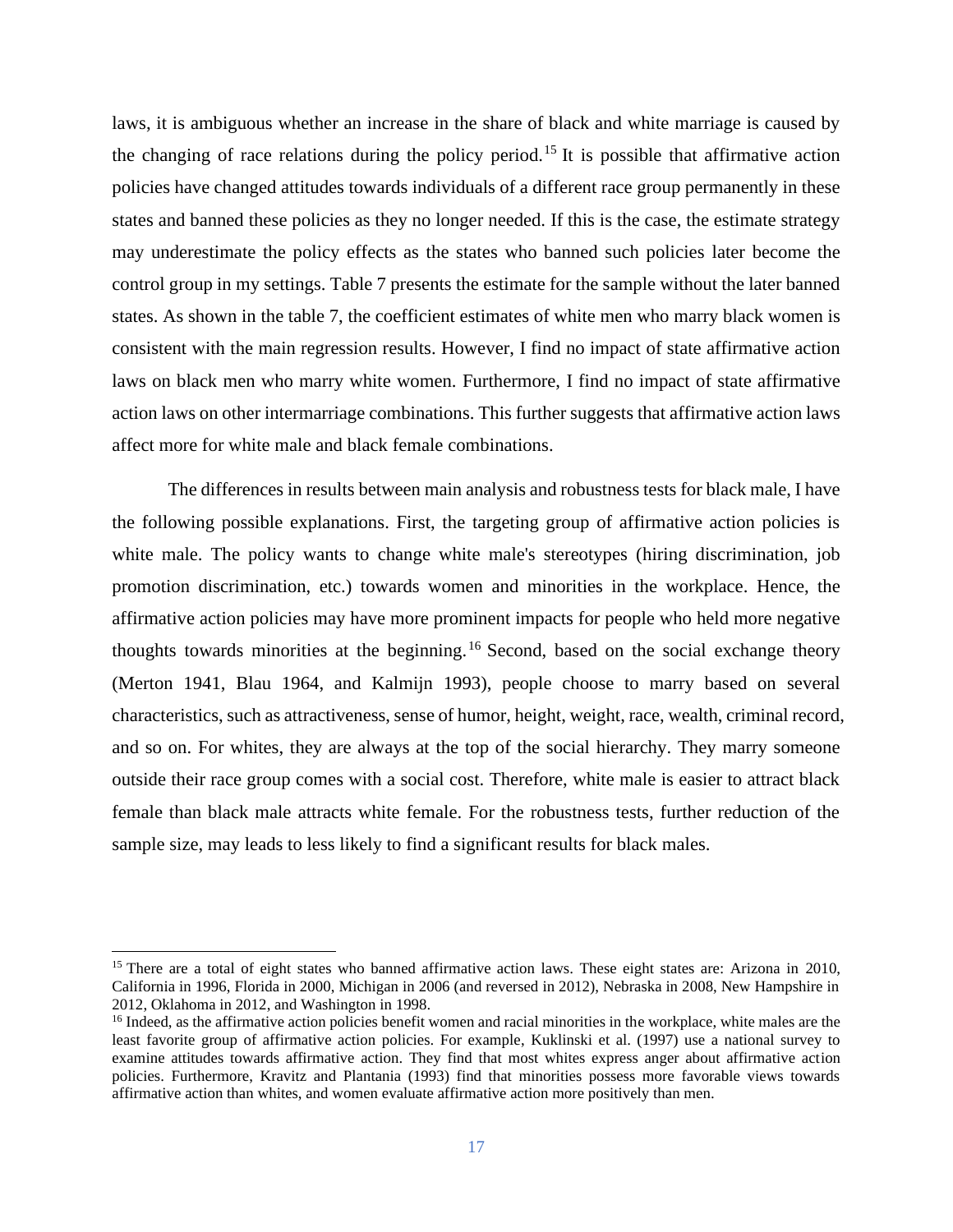#### **7. Empirical Analysis of White Male and Black Female Marriage**

I now focus on white men to examine how their age at first marriage, educational attainment, and mobility affect their decisions to marry black women.

## *7.1 Age Effects*

Individuals who are at age 18 or younger are more likely to be single and are more likely to have longer exposure time by affirmative action laws than those who are also single but older than 18 and reside in affirmative action law state. If this is the case, younger groups could have more opportunities to interact with people from different groups and more time to build up their relationships with different race group. Moreover, people who are in their 20s may have different life experiences and acceptance levels toward racial minorities than that those in their 30s. Table 8 reports results based on the main regression model in equation 2 for five different age groups based on their age of first marriage for white men. I report the coefficient of triple-difference estimate with the model of a full set of controls and a full set of fixed effects. The only significant result comes from white males whose ages of the first marriage were between 25-34. In particular, white male public-sector employees aged between 25 to 34 have 0.07 percentage points higher likelihood of marrying black women if their state of residence has affirmative action laws in the year of marriage. This result suggests that the triple-difference estimates presented in table 4 is partially contributed to respondents whose first marriage age were between 25 to 34. This could be because people in their mid-20s to mid-30s may have more life and social experiences, and are, therefore, more likely to accept a spouse of a different race at their first marriage.

#### *7.2 Education Effects*

Table 9 examines the effects by white men's educational attainment. As can be seen, white men with a college degree or beyond exhibit significant and positive effects on the marriage decision to black women. However, I failed to find a statistically significant result for white men who had only a high school education. I also find a statistically significant result for white men who had a less than high school education. This result suggests that people with higher levels of education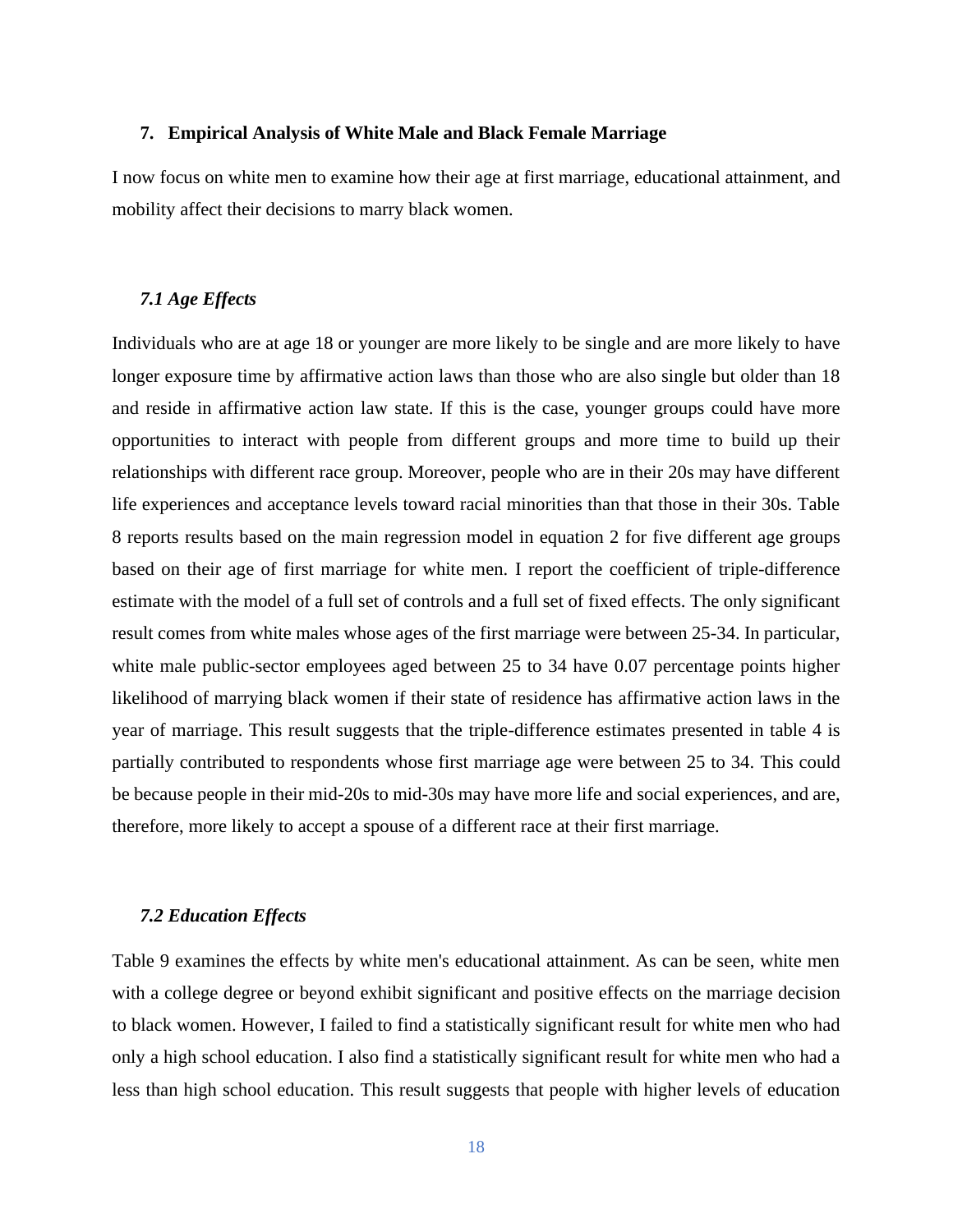are more sensitive to the state affirmative action laws and are more likely to accept people from other racial groups as their spouse than those with lower levels of educational attainment. Indeed, people with greater educational attainment are more likely to meet people of different racial groups on college campuses and in the workplace, compared to people with low educational attainment who are more likely to live in racially segregated neighborhoods and to work in racially segregated job markets (Logan et al, 1996).<sup>17</sup> Second, in terms of social and economic status, white male who have less than high school education may less attractive to white women, and are thus more likely to consider marry someone with lower social and economic status from a different race group. Finally, the same situation for high school educated white male. They may be less attractive to black female.

#### *7.3 Mobility Effects*

People who get married in a state with affirmative action but later move to another state without affirmative action in the survey response year may present a concern with the empirical strategy of this paper. Fryer Jr (2007) shows that interracial marriage rates in the United State are related to regions and states of residence. Gevrek (2014) also demonstrates that peoples' attitudes toward interracial marriage may differ across states. If this is the case, this analysis will underestimate the effect of the policy on people's likelihood of interracial marriage. In order to address this issue, I restrict the sample to people who live in their state of birth. The results are shown in table 10. The result for white males gives a similar pattern as the baseline result in table 4 but is lower in magnitude.

#### **8. Conclusion**

The central debate about affirmative action policies is whether these policies can eliminate discrimination towards underrepresented minority groups. Whether such policies change mass attitudes toward racial minorities is the important component of this question. I answer this question by examining how interracial patterns change in response to the enactment of state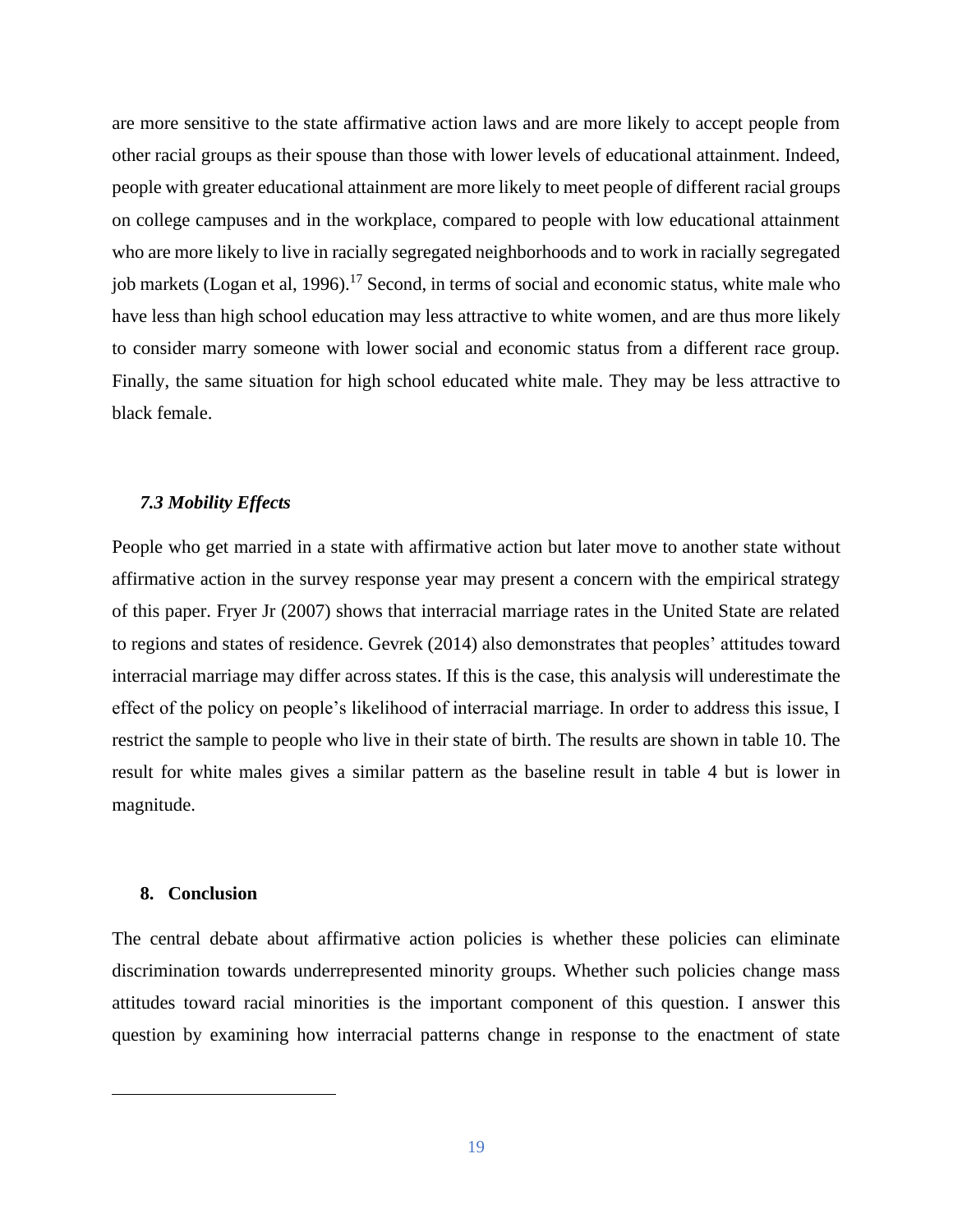affirmative action laws. Using a triple-difference strategy, I find that white (black) males employed in the public sector are more affected by state affirmative action laws than white (black) females. In general, white men in the public sector more likely to have black female spouse by 0.07 percentage points if he married year and state of residence are overlapped with state affirmative action laws. In the sample, the mean share of white male and black female unions is 0.0036. The 0.07 percentage points increase means that there are 19 percent increase in the rate of white male and black female combinations after affirmative action laws, which is substantial.

In addition, I also find a mixed conclusion for the impact of affirmative action policies on black male marrying white female. The main triple-difference estimates suggest that affirmative action policies increase the likelihood of public-sector black male workers marry white female by 1.04 percentage points. However, the result is sensitive to a series robustness checks. For example, I failed to find a significant results after limiting the sample to people who marriage only once, as well as limiting the sample to state have active affirmative action policies. Additionally, the affirmative action policies have no impact on female intermarriage patterns (neither white female and black male marriage nor black female and white male marriage).

Overall, the result indicates that affirmative action policies improve race relations, though differently by gender and racial group. The findings suggest that affirmative action indeed alter racial attitudes towards minorities at some points, and it may continue improving mass attitudes. Consistent results of white male, which further suggests that affirmative action policies affect more to those who have more negative thoughts towards minorities at the beginning of the sample period. The overall finding is consistent with the legitimacy model (Flores and Barclay 2016), where affirmative action policies improve race relations at some points. Further, it is also aligned with the contact hypothesis (Williams Jr 1947, Allport 1954), where increasing exposure of minorities to whites leads to more intermarriage between whites and minorities (Fryer Jr 2007).

The results also reveal some important avenues for future research on how affirmative action policies change the interpersonal relationship. State that initiates its own state affirmative action law may be more important earlier in life when racial attitudes are presumably weak. On the other hand, states that start their affirmative action policies may be more important later in life when individuals have been exposed to racial diversity society long enough. It would be ideal to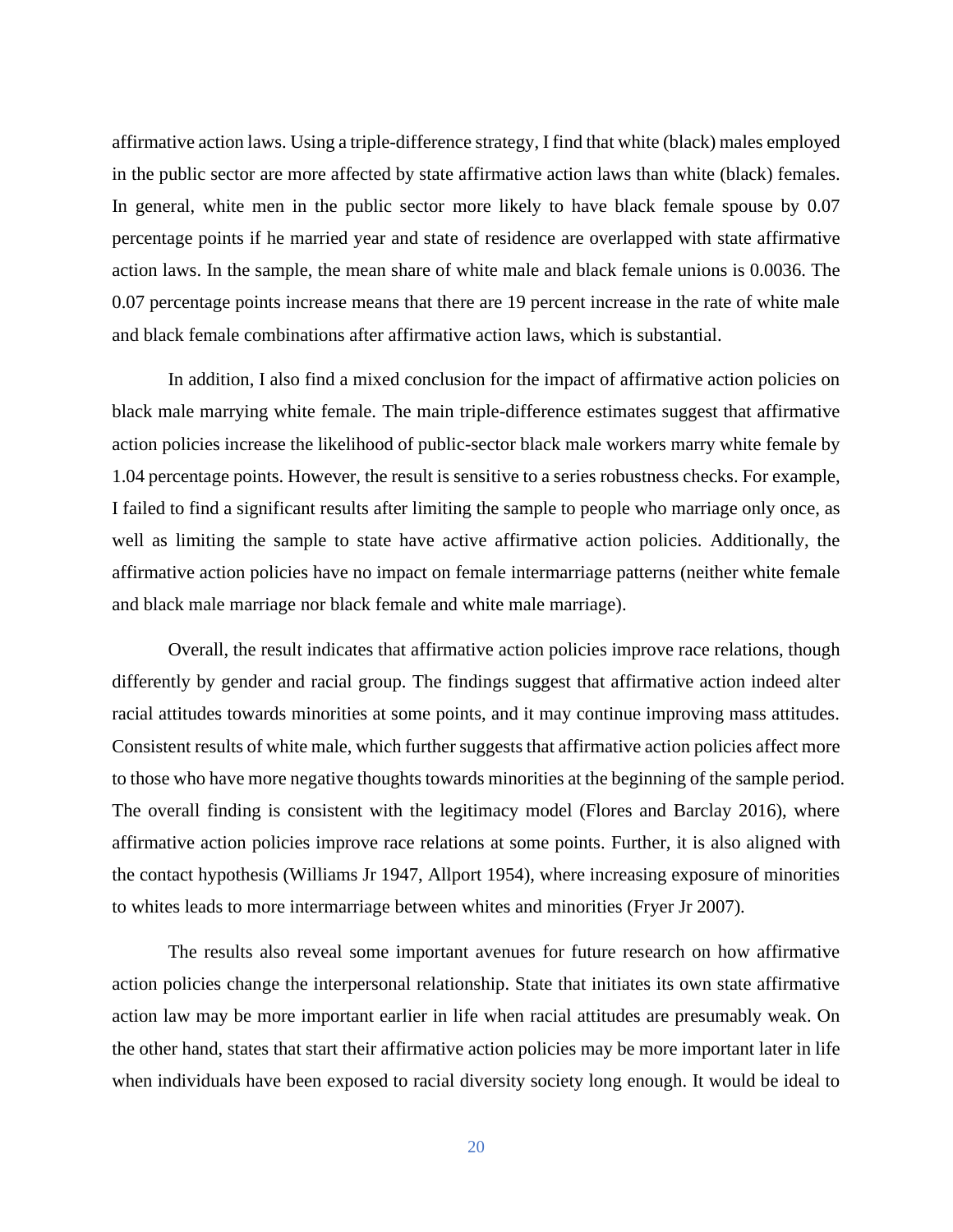have longitudinal data to answer how people transition from single to married in states with and without affirmative action policies.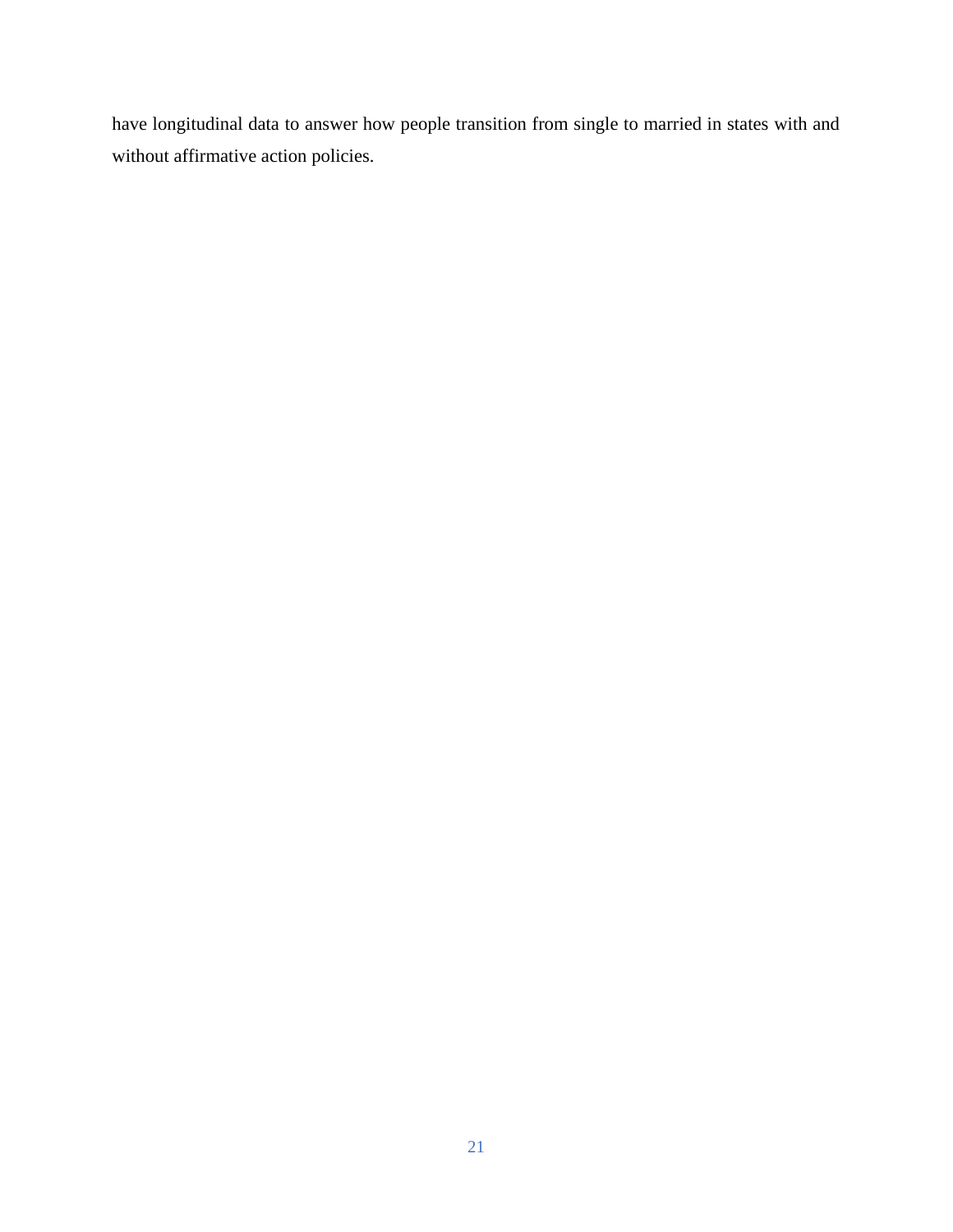#### **References**

Allport, G. W. (1955) The nature of prejudice.

Aksoy, C. G., Carpenter, C. S., De Haas, R., and Tran, K. D. (2020) Do Laws Shape Attitudes? Evidence from Same-Sex Relationship Recognition Policies in Europe. *European Economic Review*, *124*, 103399.

Arredondo, M. and Sax, L. J. (1999) Student Attitudes toward Affirmative Action in College Admissions. *Research in Higher Education*, *40*(4), 439-459.

Beaman, L., Chattopadhyay, R., Duflo, E., Pande, R., and Topalova, P. (2009) Powerful Women: Does Exposure Reduce Bias? *The Quarterly journal of economics*, *124*(4), 1497-1540.

Blau, P. M. (1964) Social Exchange Theory. *Retrieved September*, *3*(2007), 62.

Bishin, B. G., Hayes, T. J., Incantalupo, M. B., and Smith, C. A. (2016) Opinion Backlash and Public Attitudes: Are Political Advances in Gay Rights Counterproductive? *American Journal of Political Science*, *60*(3), 625-648.

Coate, S., and Loury, G. C. (1993) Will Affirmative-Action Policies Eliminate Negative Stereotypes? *The American Economic Review*, 1220-1240.

Crandall, C. S., Miller, J. M., and White, M. H. (2018) Changing Norms Following the 2016 US Presidential Election: The Trump Effect on Prejudice. *Social Psychological and Personality Science*, *9*(2), 186-192.

Ebaugh, H. R. F., and Haney, C. A. (1980) Shifts in Abortion Attitudes: 1972-1978. *Journal of Marriage and the Family*, 491-499.

Fryer Jr, R. G. (2007) Guess Who's Been Coming to Dinner? Trends in Interracial Marriage over the 20th Century. *Journal of Economic Perspectives* 21.2: 71-90.

Flores, A. R., and Barclay, S. (2016) Backlash, Consensus, Legitimacy, or Polarization: The Effect of Same-Sex Marriage Policy on Mass Attitudes. *Political Research Quarterly*, *69*(1), 43-56.

Gullickson, A. (2006) Education and Black-White Interracial Marriage. *Demography*, *43*(4), 673-689.

Gevrek, D. (2014) Interracial Marriage, Migration and Loving. *The Review of Black Political Economy* 41.1 (2014): 25-60.

Holzer, H. J., and Neumark, D. (2000) What Does Affirmative Action Do? *ILr review*, *53*(2), 240-271.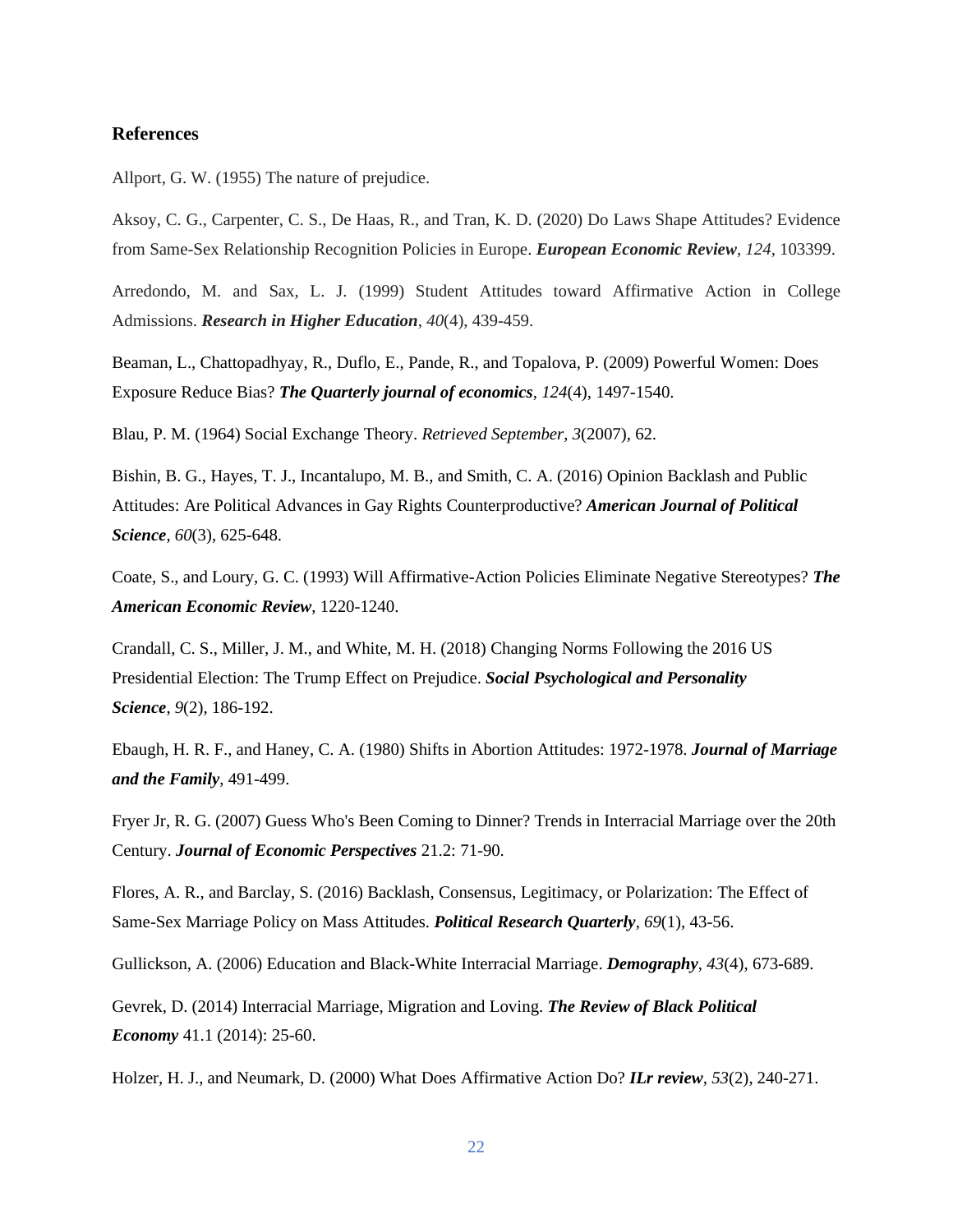Harrison, D. A., Kravitz, D. A., Mayer, D. M., Leslie, L. M., and Lev-Arey, D. (2006) Understanding Attitudes toward Affirmative Action Programs in Employment: Summary and Meta-Analysis of 35 years of Research. *Journal of Applied Psychology*, *91*(5), 1013.

Hanley, J., Salamone, M., and Wright, M. (2012) Reviving the Schoolmaster: Reevaluating Public Opinion in the Wake of Roe v. Wade. *Political Research Quarterly*, *65*(2), 408-421.

Kuklinski, J. H., Sniderman, P. M., Knight, K., Piazza, T., Tetlock, P. E., Lawrence, G. R., and Mellers, B. (1997) Racial Prejudice and Attitudes toward Affirmative Action. *American Journal of Political Science*, 402-419.

Kurtulus, F. A. (2013) The Impact of Eliminating Affirmative Action on Minority and Female Employment: A Natural Experiment Approach Using State-Level Affirmative Action Laws and EEO-4 Data. Working Paper. Retrieved from http://gap. hks. harvard. edu/impact-eliminatingaffirmative-actionminority-and-female-employment-natural-experiment-approach.

Kurtulus, F. A. (2016) The Impact of Affirmative Action on the Employment of Minorities and Women: a Longitudinal Analysis Using Three Decades of EEO‐1 Filings. *Journal of Policy Analysis and Management*, *35*(1), 34-66.

Kurtulus, F. A. (2012). Affirmative Action and the Occupational Advancement of Minorities and Women During 1973–2003. *Industrial Relations: A Journal of Economy and Society*, *51*(2), 213-246.

Kellough, J. E. (1992) Affirmative Action in Government Employment. *The Annals of the American Academy of Political and Social Science* 523.1: 117-130.

Kravitz, D. A., and Platania, J. (1993) Attitudes and Beliefs about Affirmative Action: Effects of Target and of Respondent Sex and Ethnicity. *Journal of applied psychology* 78.6: 928.

Kalmijn, M. (1993) Trends in Black/White Intermarriage. *Social forces* 72.1: 119-146.

Lindbohm, M. L., Hemminki, K., Bonhomme, M. G., Anttila, A., Rantala, K., Heikkilä, P., and Logan, J. R., Alba, R. D., McNulty, T., and Fisher, B. (1996) Making A Place in the Metropolis: Locational Attainment in Cities and Suburbs. *Demography*, *33*(4), 443-453.

Miller, C. (2017). The Persistent Effect of Temporary Affirmative Action. *American Economic Journal: Applied Economics*, *9*(3), 152-90.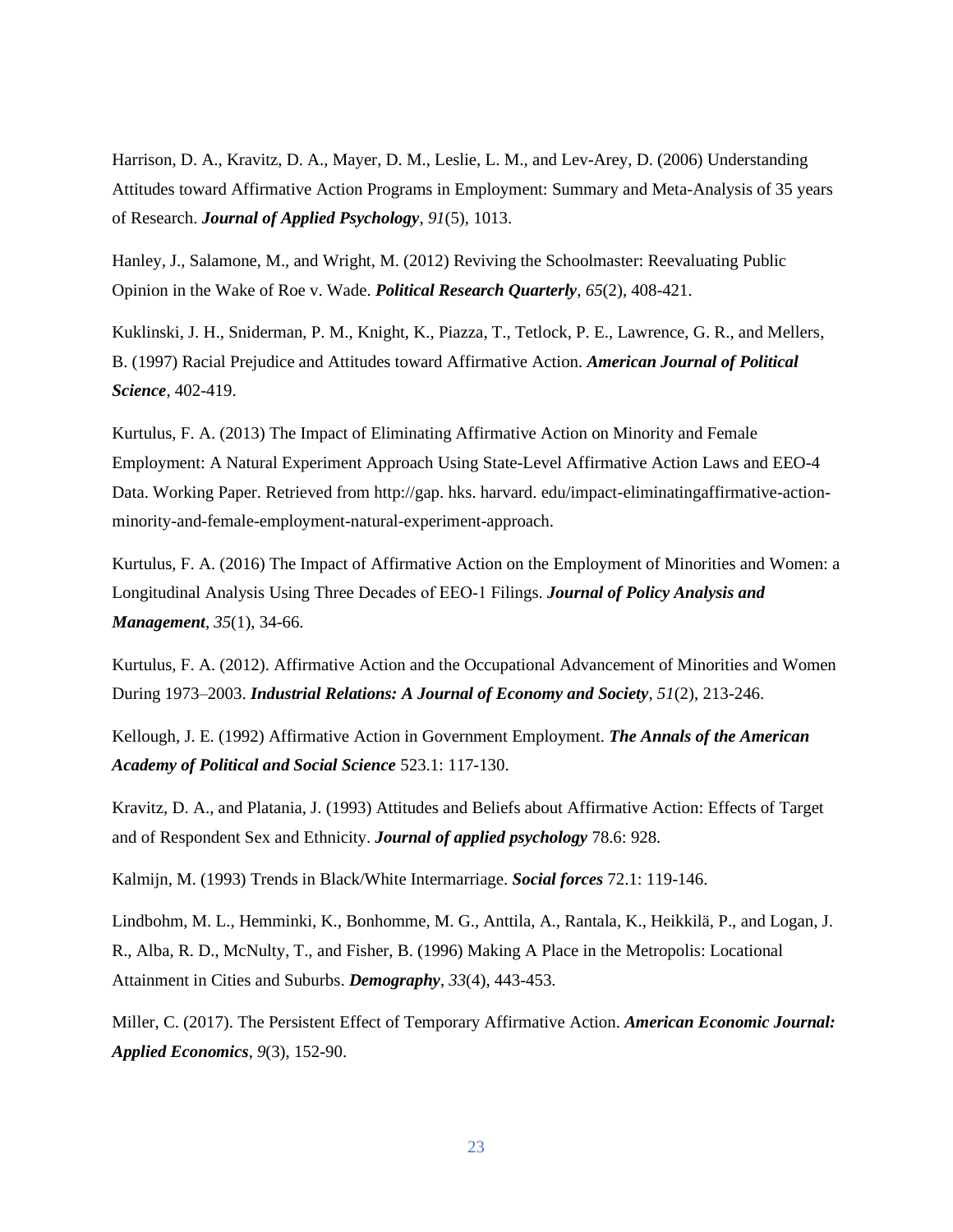National Public Ratio Staff. "Debate: Does affirmative action on Campus Do More Harm Than Good?" [https://www.npr.org/2014/03/26/293767851/debate-does-affirmative-action-on-campus-do-more-harm](https://www.npr.org/2014/03/26/293767851/debate-does-affirmative-action-on-campus-do-more-harm-than-good)[than-good,](https://www.npr.org/2014/03/26/293767851/debate-does-affirmative-action-on-campus-do-more-harm-than-good) 2014. [Accessed: February 23, 2021]

Ohio Laws and Rules. Chapter 1231: 1-49 Equal Employment Opportunity Policy <http://codes.ohio.gov/oac/123:1-49> [Accessed: March 13, 2021]

Perry, S. L. (2013) Racial Composition of Social Settings, Interracial Friendship, and Whites' Attitudes toward Interracial Marriage. *The Social Science Journal*, *50*(1), 13-22.

Qian, Z. (1997) Breaking the Racial Barriers: Variations in Interracial Marriage between 1980 and 1990. *Demography*, *34*(2), 263-276.

Ruggles, S., Flood, S., Foster, S., Goeken, R., Pacas, J., Schouweiler, M., and Sobek, M. IPUMS USA: Version 11.0 [dataset]. Minneapolis, MN: IPUMS, 2021.<https://doi.org/10.18128/D010.V11.0>

Tucker, M. B., and Mitchell-Kernan, C. (1990) New Trends in Black American Interracial Marriage: The Social Structural Context. *Journal of Marriage and the Family*, 209-218.

Thomas, W. and Garrett, M. (1999) US and California Affirmative Action Policies, Laws, and Programs. *Impacts of Affirmative Action: Policies and Consequences in California*, 25-58.

Society for Human Resource Management (2018) Managing Equal Employment Opportunity. [https://www.shrm.org/resourcesandtools/tools-and](https://www.shrm.org/resourcesandtools/tools-and%20samples/toolkits/pages/managingequalemploymentopportunity.aspx) [samples/toolkits/pages/managingequalemploymentopportunity.aspx,](https://www.shrm.org/resourcesandtools/tools-and%20samples/toolkits/pages/managingequalemploymentopportunity.aspx) [Accessed: April 09, 2019]

Williams Jr, R. M. (1947) The Reduction of Intergroup Tensions: A Survey of Research on Problems of Ethnic, Racial, and Religious Group Relations. *Social Science Research Council Bulletin*.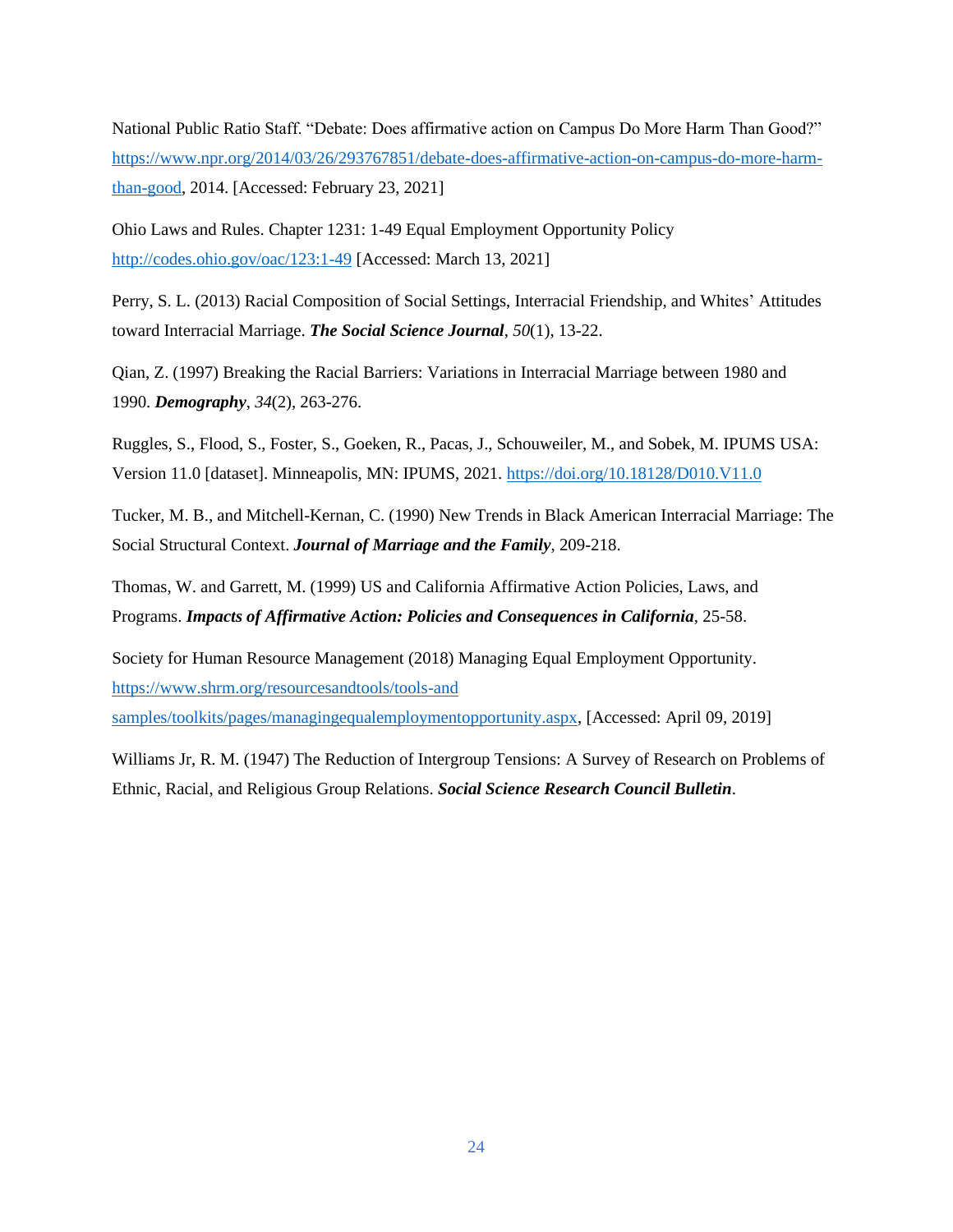| <b>State</b>   | <b>State AA Laws</b>     | <b>Year Instituted</b>   | <b>Banned AA</b>                 |
|----------------|--------------------------|--------------------------|----------------------------------|
| Alabama        | Yes                      | 1981                     |                                  |
| Alaska         | $\operatorname{Yes}$     | 1984                     |                                  |
| Arizona        | Yes                      | 1975                     | Yes (2010)                       |
| Arkansas       | Yes                      | 1993                     |                                  |
| California     | Yes                      | 1977                     | Yes (1996)                       |
| Colorado       | Yes                      | 1976                     |                                  |
| Connecticut    | Yes                      | 1975                     |                                  |
| Delaware       | Yes                      | 1979                     |                                  |
| Florida        | Yes                      | 1979                     | Yes (2000)                       |
| Georgia        | Ξ.                       | --                       |                                  |
| Idaho          | $\overline{\phantom{a}}$ | $\overline{a}$           |                                  |
| Illinois       | Yes                      | 1973                     |                                  |
| Indiana        | Yes                      | 1977                     |                                  |
| Iowa           | Yes                      | 1979                     |                                  |
| Kansas         | Yes                      | 1975                     |                                  |
| Kentucky       | Yes                      | 1984                     |                                  |
| Louisiana      | Yes                      | 1987                     |                                  |
| Maine          | Yes                      | 1975                     |                                  |
| Maryland       | Yes                      | 1970                     |                                  |
| Massachusetts  | Yes                      | 1983                     |                                  |
| Michigan       | Yes                      | 1965                     | Yes (2006), but rejected in 2012 |
| Minnesota      | Yes                      | 1975                     |                                  |
| Mississippi    | $\overline{\phantom{a}}$ | $\overline{\phantom{a}}$ |                                  |
| Missouri       | --                       | --                       |                                  |
| Montana        | $\overline{\phantom{a}}$ | $\overline{\phantom{a}}$ |                                  |
| Nebraska       | Yes                      | 1979                     | Yes (2008)                       |
| Nevada         | Yes                      | 1973                     |                                  |
| New Hampshire  | Yes                      | 1986                     | Yes (2012)                       |
| New Jersey     | Yes                      | 1974                     |                                  |
| New Mexico     | Yes                      | 1980                     |                                  |
| New York       | Yes                      | 1976                     |                                  |
| North Carolina | Yes                      | 1984                     |                                  |
| North Dakota   | $\overline{\phantom{a}}$ | --                       |                                  |
| Ohio           | Yes                      | 1973                     |                                  |
| Oklahoma       | Yes                      | 1984                     | Yes (2012)                       |
| Oregon         | Yes                      | 1981                     |                                  |
| Pennsylvania   | $\overline{\phantom{a}}$ | --                       |                                  |
| Rhode Island   | Yes                      | 1977                     |                                  |
| South Carolina | Yes                      | 1978                     |                                  |
| South Dakota   | $\overline{\phantom{a}}$ | --                       |                                  |
| Tennessee      | Yes                      | 1971                     |                                  |
| Texas          | Yes                      | 1993                     |                                  |
| Utah           | $\overline{\phantom{a}}$ | Ξ.                       |                                  |
| Vermont        | Yes                      | 1976                     |                                  |
| Virginia       | ω.                       | $\overline{\phantom{a}}$ |                                  |
| Washington     | Yes                      | 1972                     | Yes (1998)                       |
| West Virginia  | ω.                       | Ξ.                       |                                  |
| Wisconsin      | Yes                      | 1977                     |                                  |
| Wyoming        | $\overline{\phantom{a}}$ | $\overline{\phantom{a}}$ |                                  |

**Table 1. Timeline of State Affirmative Action Laws**

*Sources:* Initial table can be seen from Appendix A, Kurtulus (2013). The year shown in table 1 are the law initiation year.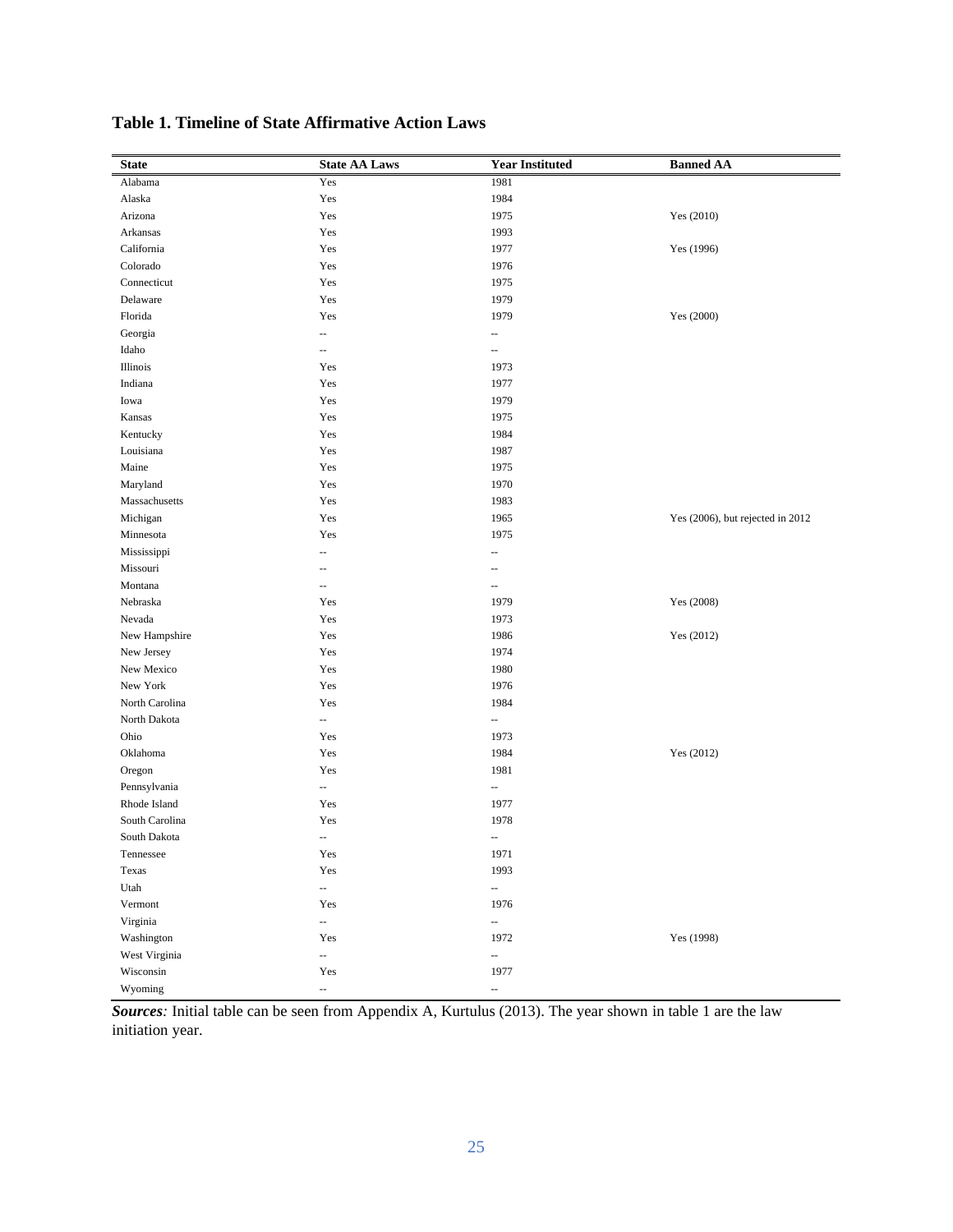## **Table 2. Summary Statistics**

| <b>Variable</b>                    | All       |           | <b>AA States</b> |           | <b>Non-AA States</b> |           |
|------------------------------------|-----------|-----------|------------------|-----------|----------------------|-----------|
|                                    | Mean      | Std. Dev. | Mean             | Std. Dev. | Mean                 | Std. Dev. |
| Black and White Marriage           | 0.011     | 0.105     | 0.012            | 0.107     | 0.010                | 0.098     |
| <b>State Employee</b>              | 0.155     | 0.362     | 0.157            | 0.363     | 0.148                | 0.355     |
|                                    |           |           |                  |           |                      |           |
| Individual Control                 |           |           |                  |           |                      |           |
| Age                                | 47.267    | 11.704    | 47.371           | 11.686    | 46.82                | 11.768    |
| Log of Income                      | 10.583    | 0.994     | 10.601           | 0.996     | 10.504               | 0.981     |
| Less than High School Degree       | 0.025     | 0.155     | 0.024            | 0.152     | 0.029                | 0.169     |
| High School Degree                 | 0.325     | 0.469     | 0.319            | 0.466     | 0.354                | 0.478     |
| Some College                       | 0.247     | 0.431     | 0.249            | 0.432     | 0.238                | 0.426     |
| <b>Bachelor's Degree</b>           | 0.24      | 0.427     | 0.243            | 0.429     | 0.225                | 0.418     |
| <b>Advanced Degree</b>             | 0.155     | 0.362     | 0.157            | 0.364     | 0.144                | 0.351     |
| Others                             | 0.008     | 0.091     | 0.008            | 0.089     | 0.010                | 0.099     |
|                                    |           |           |                  |           |                      |           |
| <b>Population Control</b>          |           |           |                  |           |                      |           |
| <b>Share of Total Blacks</b>       | 0.148     | 0.104     | 0.142            | 0.098     | 0.179                | 0.126     |
| Share of Total Working Age Blacks  | 0.146     | 0.103     | 0.139            | 0.097     | 0.177                | 0.124     |
| <b>Share of Total Black Female</b> | 0.152     | 0.109     | 0.145            | 0.103     | 0.184                | 0.132     |
| <b>Share of Total Black Male</b>   | 0.145     | 0.099     | 0.138            | 0.193     | 0.174                | 0.120     |
| Number of Observations             | 6,347,679 |           |                  | 5,151,666 |                      | 1,196,013 |

*Note*: Summary statistics for black and white marriage, state and local government workers, and individual level control variables are from 2008-2018 American Community Survey (ACS). Population level control variables are from the National Cancer Institute Surveillance, Epidemiology, and End Results Program (SEER), aggregated to the county-by-state level.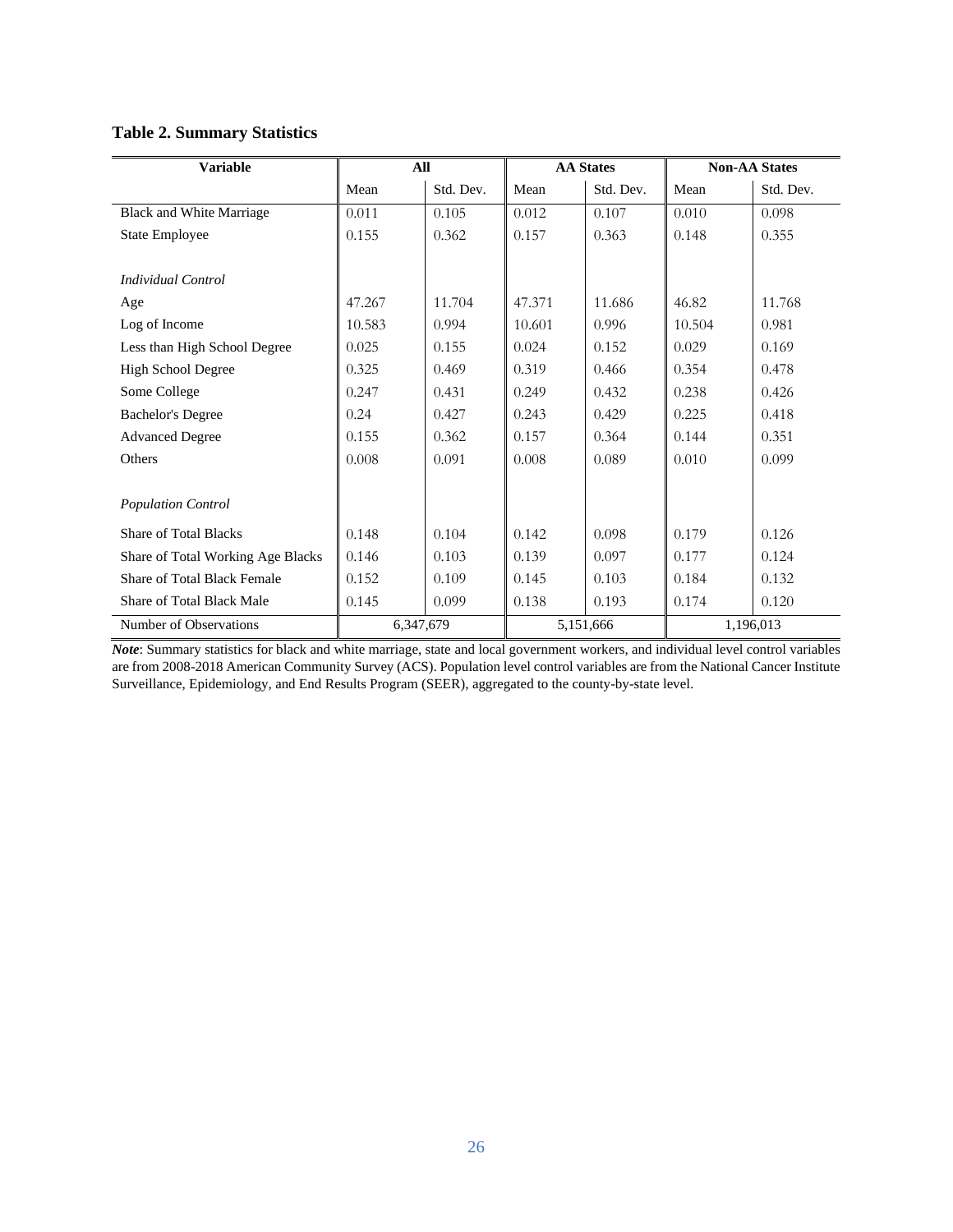## **Table 3. Difference-in-Difference Estimate the Effect of State Affirmative Action laws on Black-White Marriage**

|                                                                                                                             | (1)                           | (2)                           | (3)                                            |  |
|-----------------------------------------------------------------------------------------------------------------------------|-------------------------------|-------------------------------|------------------------------------------------|--|
| Panel A (White Male - Black Female Marriage)                                                                                |                               |                               |                                                |  |
| AA State * Married Year After AA                                                                                            | 0.0001<br>(0.0012)            | $-0.0005$<br>(0.0011)         | 0.0002<br>(0.0004)                             |  |
| Mean Dependent Var<br><b>Observations</b><br>Adjusted R-squared                                                             | 0.0036<br>3,219,439<br>0.0000 | 0.0036<br>2,852,425<br>0.0009 | 0.0036<br>2,852,425<br>0.0029                  |  |
| Panel B (White Female - Black Male Marriage)                                                                                |                               |                               |                                                |  |
| AA State * Married Year After AA                                                                                            | 0.0008<br>(0.0026)            | $-0.0014$<br>(0.0019)         | 0.0000<br>(0.0010)                             |  |
| Mean Dependent Var<br>Observations<br><b>Adjusted R-squared</b>                                                             | 0.0091<br>2,753,303<br>0.0000 | 0.0091<br>2,490,858<br>0.0028 | 0.0091<br>2,490,858<br>0.0056                  |  |
| Panel C (Black Male - White Female Marriage)                                                                                |                               |                               |                                                |  |
| AA State * Married Year After AA                                                                                            | 0.0053<br>(0.0351)            | 0.0215<br>(0.0162)            | $-0.0057$<br>(0.0082)                          |  |
| Mean Dependent Var<br>Observations<br>Adjusted R-squared                                                                    | 0.130<br>196,179<br>0.0039    | 0.130<br>181,000<br>0.0819    | 0.130<br>181,000<br>0.1195                     |  |
| Panel D (Black Female - White Male Marriage)                                                                                |                               |                               |                                                |  |
| AA State * Married Year After AA                                                                                            | $-0.0022$<br>(0.0186)         | $-0.0036$<br>(0.0111)         | $-0.0102$<br>(0.0070)                          |  |
| Mean Dependent Var<br>Observations<br>Adjusted R-squared                                                                    | 0.0502<br>178,758<br>0.0019   | 0.0502<br>167,584<br>0.0314   | 0.0502<br>167,584<br>0.0553                    |  |
| <b>Control Variable</b><br>Year of Marriage Fixed Effects<br><b>State Fixed Effects</b><br><b>Survey Year Fixed Effects</b> |                               | $\mathbf X$                   | X<br>$\mathbf X$<br>$\mathbf X$<br>$\mathbf X$ |  |

*Note:* Data from the 2008-2018 American Community Survey (ACS). I run the estimate regression four times for four different intermarriage combinations. Panel A represents white male who marry black female, panel B represents white female who marry black male, panel C refers to black male who have white female wives, and panel D refers to black female who have white male husbands. Column 1 is based on difference-in-difference model without any controls. In column 2, I add individual level and population level control variables. Column 3 are results of adding state fixed effects, year of marriage fixed effects, and survey year fixed effects. Robust standard errors clustered on state level in brackets. \*\*\*  $p < 0.01$  \*\*  $p < 0.05$  \*  $p < 0.1$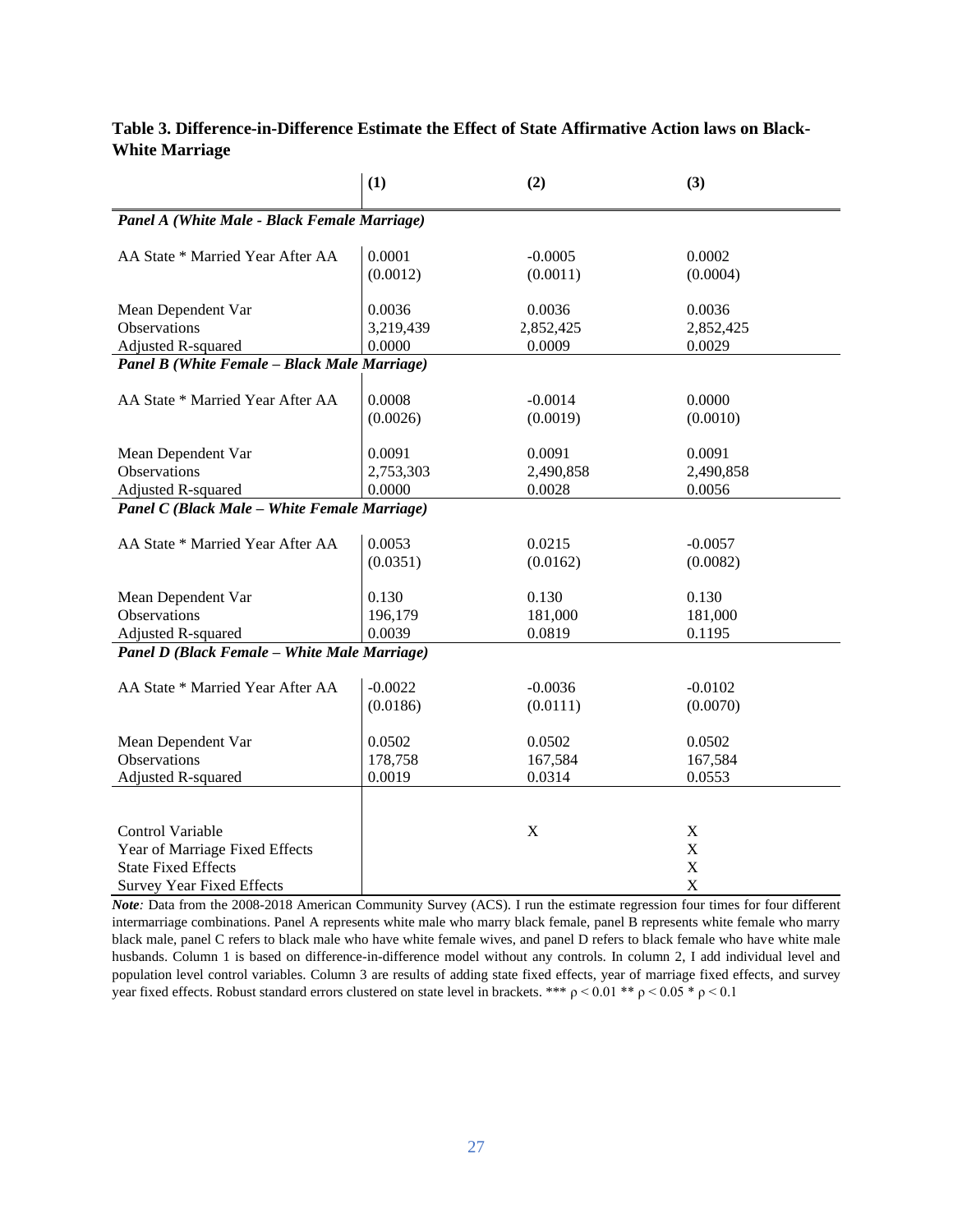## **Table 4. Triple-Difference Estimate the Effect of State Affirmative Action laws on Black-White Marriage**

|                                                                                                                                                                                                                        | (1)                           | (2)                           | (3)                                  | (4)                                       | (5)                                                      | (6)                                                           |
|------------------------------------------------------------------------------------------------------------------------------------------------------------------------------------------------------------------------|-------------------------------|-------------------------------|--------------------------------------|-------------------------------------------|----------------------------------------------------------|---------------------------------------------------------------|
| Panel A (White Male - Black Female Marriage)                                                                                                                                                                           |                               |                               |                                      |                                           |                                                          |                                                               |
| AA State * Married Year after AA *<br>Public Worker                                                                                                                                                                    | $0.0007**$                    | $0.0007**$                    | $0.0007**$                           | $0.0007**$                                | $0.0007**$                                               | $0.0007**$                                                    |
|                                                                                                                                                                                                                        | (0.0003)                      | (0.0003)                      | (0.0003)                             | (0.0003)                                  | (0.0003)                                                 | (0.0003)                                                      |
| Mean Dependent Var<br>Observations<br>Adjusted R                                                                                                                                                                       | 0.0036<br>3,219,439<br>0.0000 | 0.0036<br>2,852,425<br>0.0009 | 0.0036<br>2,852,425<br>0.0029        | 0.0036<br>2,852,425<br>0.0031             | 0.0036<br>2,852,425<br>0.0039                            | 0.0036<br>2,852,384<br>0.0040                                 |
| Panel B (White Female - Black Male Marriage)                                                                                                                                                                           |                               |                               |                                      |                                           |                                                          |                                                               |
| Married Year After AA * AA State *<br>Public Worker                                                                                                                                                                    | $-0.0000$                     | 0.0001                        | $-0.0001$                            | $-0.0001$                                 | $-0.0002$                                                | $-0.0002$                                                     |
|                                                                                                                                                                                                                        | (0.0006)                      | (0.0006)                      | (0.0006)                             | (0.0006)                                  | (0.0005)                                                 | (0.0005)                                                      |
| Mean Dependent Var<br>Observations<br>Adjusted R                                                                                                                                                                       | 0.0091<br>2,753,303<br>0.0001 | 0.0091<br>2,490,858<br>0.0028 | 0.0091<br>2,490,858<br>0.0056        | 0.0091<br>2,490,858<br>0.0058             | 0.0091<br>2,490,858<br>0.0069                            | 0.0091<br>2,490,849<br>0.0070                                 |
| Panel C (Black Male - White Female Marriage)                                                                                                                                                                           |                               |                               |                                      |                                           |                                                          |                                                               |
| Married Year After AA * AA State *<br>Public Worker                                                                                                                                                                    | 0.0090                        | $0.0117**$                    | 0.0076                               | 0.0078                                    | $0.0100*$                                                | $0.0104**$                                                    |
|                                                                                                                                                                                                                        | (0.0060)                      | (0.0054)                      | (0.0057)                             | (0.0056)                                  | (0.0051)                                                 | (0.0049)                                                      |
| Mean Dependent Var<br>Observations<br>Adjusted R                                                                                                                                                                       | 0.130<br>196,179<br>0.0044    | 0.130<br>181,000<br>0.0825    | 0.130<br>181,000<br>0.1198           | 0.130<br>180,991<br>0.1239                | 0.130<br>180,873<br>0.1385                               | 0.130<br>180,871<br>0.1399                                    |
| Panel D (Black Female - White Male Marriage)                                                                                                                                                                           |                               |                               |                                      |                                           |                                                          |                                                               |
| Married Year After AA * AA State *<br>Public Worker                                                                                                                                                                    | 0.0043                        | 0.0041                        | 0.0011                               | 0.0012                                    | 0.0013                                                   | 0.0013                                                        |
|                                                                                                                                                                                                                        | (0.0046)                      | (0.0037)                      | (0.0034)                             | (0.0034)                                  | (0.0028)                                                 | (0.0028)                                                      |
| Mean Dependent Var<br><b>Observations</b><br><b>Adjusted R</b>                                                                                                                                                         | 0.0502<br>178,758<br>0.0028   | 0.0502<br>167,584<br>0.0325   | 0.0502<br>167,584<br>0.0560          | 0.0502<br>167,571<br>0.0610               | 0.0502<br>167,439<br>0.0782                              | 0.0502<br>167,439<br>0.0786                                   |
|                                                                                                                                                                                                                        |                               |                               |                                      |                                           |                                                          |                                                               |
| Control Variable<br><b>State Fixed Effects</b><br><b>Survey Year Fixed Effects</b><br>Year of Marriage Fixed Effects<br>State by Year Fixed Effects<br>State by Married Year Fixed Effects<br><b>OCC Fixed Effects</b> |                               | X                             | X<br>X<br>$\mathbf X$<br>$\mathbf X$ | Χ<br>X<br>$\mathbf X$<br>$\mathbf X$<br>X | X<br>X<br>$\mathbf X$<br>$\mathbf X$<br>$\mathbf X$<br>X | X<br>X<br>$\mathbf X$<br>X<br>$\mathbf X$<br>$\mathbf X$<br>X |

*Note:* Data from the 2008-2018 American Community Survey (ACS). I run the estimate regression four time for four different interracial marriage combinations. Panel A represents white male who marry black female, panel B represents white female who marry black male, panel C refers to black male who have white female wives, and panel D refers to black female who have white male husbands. Column 1 is based on triple-difference model without any controls. In column 2, I add individual level and population level control variables. Column 3 are results of adding state fixed effects, year of marriage fixed effects, and survey year fixed effects. Columns 4-6 include state-by-year fixed effects, state-by-year of marriage fixed effects, and occupation fixed effects gradually. Robust standard errors clustered on state level in brackets. \*\*\*  $p < 0.01$ \*\*  $p < 0.05$ \*  $p < 0.1$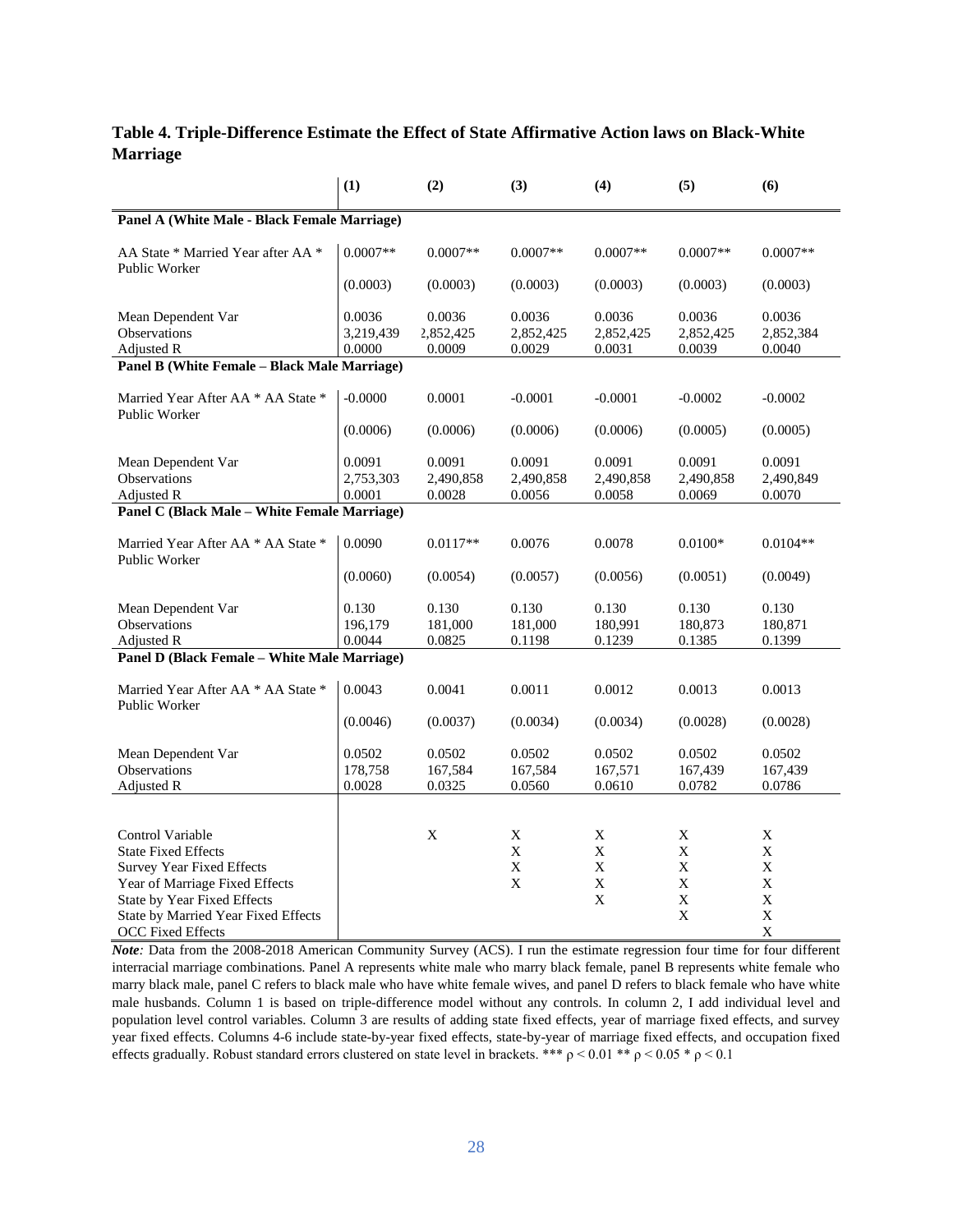## **Table 5. Triple-Difference Estimate the Effects of State Affirmative Action laws on Black-White Marriage for Federal-Sector Workers**

|                                                            | (1)       | (2)         | (3)         | (4)         | (5)         | (6)         |
|------------------------------------------------------------|-----------|-------------|-------------|-------------|-------------|-------------|
| Panel A (White Male - Black Female Marriage)               |           |             |             |             |             |             |
| AA State * Married Year after AA *<br>Public Worker        | 0.0001    | 0.0002      | 0.0007      | 0.0007      | 0.0008      | 0.0006      |
|                                                            | (0.0008)  | (0.0007)    | (0.0007)    | (0.0007)    | (0.0006)    | (0.0006)    |
| Mean Dependent Var                                         | 0.0038    | 0.0038      | 0.0038      | 0.0038      | 0.0038      | 0.0038      |
| Observations                                               | 2,979,438 | 2,620,335   | 2,620,335   | 2,620,335   | 2,620,335   | 2,586,583   |
| Adjusted R<br>Panel B (White Female - Black Male Marriage) | 0.0003    | 0.0012      | 0.0030      | 0.0032      | 0.0040      | 0.0041      |
|                                                            |           |             |             |             |             |             |
| Married Year After AA * AA State *<br>Public Worker        | $-0.0001$ | 0.0000      | 0.0002      | 0.0002      | 0.0002      | 0.0004      |
|                                                            | (0.0021)  | (0.0019)    | (0.0015)    | (0.0015)    | (0.0015)    | (0.0012)    |
| Mean Dependent Var                                         | 0.0096    | 0.0096      | 0.0096      | 0.0096      | 0.0096      | 0.0096      |
| <b>Observations</b>                                        | 2,292,243 | 2,045,693   | 2,045,693   | 2,045,693   | 2,045,693   | 2,042,382   |
| Adjusted R                                                 | 0.0002    | 0.0032      | 0.0059      | 0.0061      | 0.0074      | 0.0073      |
| <b>Panel C (Black Male - White Female Marriage)</b>        |           |             |             |             |             |             |
| Married Year After AA * AA State *<br>Public Worker        | $-0.0243$ | $-0.0008$   | 0.0025      | 0.0034      | 0.0025      | $-0.0043$   |
|                                                            | (0.0157)  | (0.0123)    | (0.0110)    | (0.0109)    | (0.0106)    | (0.0083)    |
| Mean Dependent Var                                         | 0.134     | 0.134       | 0.134       | 0.134       | 0.134       | 0.134       |
| <b>Observations</b>                                        | 180,396   | 165,424     | 165,424     | 165,417     | 165,291     | 161,977     |
| Adjusted R                                                 | 0.0036    | 0.0800      | 0.1161      | 0.1203      | 0.1359      | 0.1388      |
| <b>Panel D (Black Female - White Male Marriage)</b>        |           |             |             |             |             |             |
| Married Year After AA * AA State *<br>Public Worker        | $-0.0107$ | 0.0071      | 0.0044      | 0.0049      | 0.0044      | 0.0035      |
|                                                            | (0.0082)  | (0.0068)    | (0.0058)    | (0.0057)    | (0.0054)    | (0.0053)    |
| Mean Dependent Var                                         | 0.0503    | 0.0503      | 0.0503      | 0.0503      | 0.0503      | 0.0503      |
| Observations                                               | 147,654   | 136,952     | 136,952     | 136,940     | 136,783     | 136,129     |
| Adjusted R                                                 | 0.0018    | 0.0329      | 0.0553      | 0.0608      | 0.0804      | 0.0812      |
|                                                            |           |             |             |             |             |             |
| Control Variable                                           |           | $\mathbf X$ | X           | X           | X           | X           |
| <b>State Fixed Effects</b>                                 |           |             | $\mathbf X$ | X           | X           | X           |
| <b>Survey Year Fixed Effects</b>                           |           |             | X           | X           | X           | X           |
| Year of Marriage Fixed Effects                             |           |             | $\mathbf X$ | $\mathbf X$ | $\mathbf X$ | $\mathbf X$ |
| <b>State by Year Fixed Effects</b>                         |           |             |             | X           | $\mathbf X$ | $\mathbf X$ |
| State by Married Year Fixed Effects                        |           |             |             |             | X           | $\mathbf X$ |
| <b>OCC Fixed Effects</b>                                   |           |             |             |             |             | X           |

*Note:* Data from the 2008-2018 American Community Survey (ACS). Table 5 reports results for the combined sample of federal workers and all non-public sector workers. I then run the estimate regression four time for four different interracial marriage combinations. Panel A represents white male who marry black female, panel B represents white female who marry black male, panel C refers to black male who have white female wives, and panel D refers to black female who have white male husbands. Column 1 is based on triple-difference model without any controls. In column 2, I add individual level and population level control variables. Column 3 are results of adding state fixed effects, year of marriage fixed effects, and survey year fixed effects. Columns 4-6 include state-by-year fixed effects, state-by-year of marriage fixed effects, and occupation fixed effects gradually. Robust standard errors clustered on state level in brackets. \*\*\*  $\rho$  < 0.01 \*\*  $\rho$  < 0.05 \*  $\rho$  < 0.1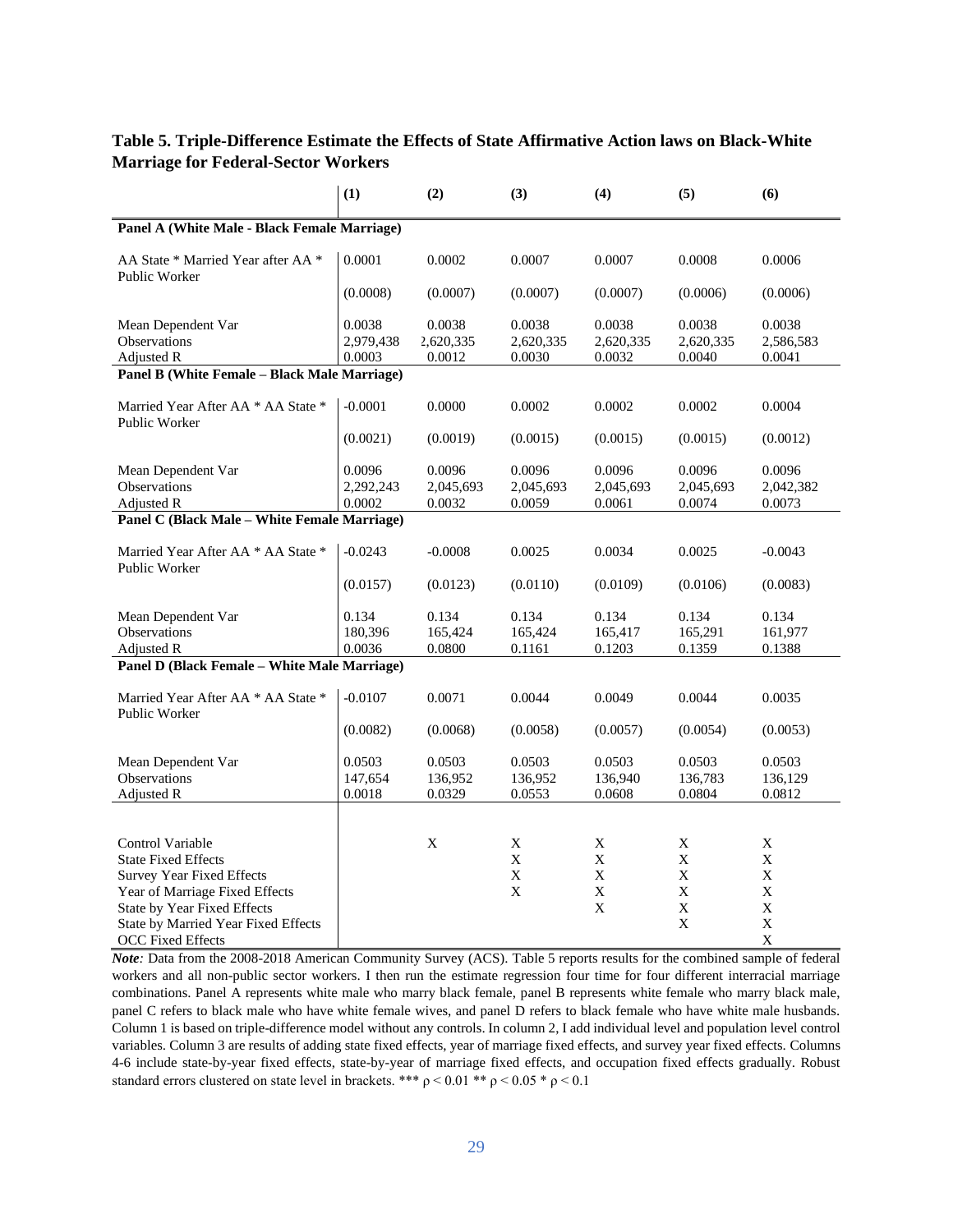## **Table 6. Triple-Difference Estimate the Effect of State Affirmative Action laws on Black-White Marriage for People Who Married Once**

|                                                                                                                                                                                                                               | (1)                           | (2)                           | (3)                                  | (4)                                       | (5)                                                      | (6)                                                           |
|-------------------------------------------------------------------------------------------------------------------------------------------------------------------------------------------------------------------------------|-------------------------------|-------------------------------|--------------------------------------|-------------------------------------------|----------------------------------------------------------|---------------------------------------------------------------|
| Panel A (White Male - Black Female Marriage)                                                                                                                                                                                  |                               |                               |                                      |                                           |                                                          |                                                               |
| AA State * Married Year after AA *<br>Public Worker                                                                                                                                                                           | 0.0005                        | $0.0006*$                     | $0.0005*$                            | $0.0005*$                                 | $0.0006*$                                                | $0.0005*$                                                     |
|                                                                                                                                                                                                                               | (0.0003)                      | (0.0003)                      | (0.0003)                             | (0.0003)                                  | (0.0003)                                                 | (0.0003)                                                      |
| Mean Dependent Var<br>Observations                                                                                                                                                                                            | 0.0036<br>2,423,011           | 0.0036<br>2,159,676           | 0.0036<br>2,159,676                  | 0.0036<br>2,159,676                       | 0.0036<br>2,159,676                                      | 0.0036<br>2,159,641                                           |
| Adjusted R<br>Panel B (White Female - Black Male Marriage)                                                                                                                                                                    | 0.0000                        | 0.0011                        | 0.0030                               | 0.0032                                    | 0.0042                                                   | 0.0043                                                        |
|                                                                                                                                                                                                                               |                               |                               |                                      |                                           |                                                          |                                                               |
| Married Year After AA * AA State *<br>Public Worker                                                                                                                                                                           | 0.0003                        | 0.0005                        | 0.0002                               | 0.0003                                    | 0.0001                                                   | 0.0002                                                        |
|                                                                                                                                                                                                                               | (0.0006)                      | (0.0005)                      | (0.0005)                             | (0.0005)                                  | (0.0004)                                                 | (0.0004)                                                      |
| Mean Dependent Var<br><b>Observations</b><br>Adjusted R                                                                                                                                                                       | 0.0088<br>2,045,718<br>0.0001 | 0.0088<br>1,860,264<br>0.0033 | 0.0088<br>1,860,264<br>0.0066        | 0.0088<br>1,860,264<br>0.0068             | 0.0088<br>1,860,264<br>0.0083                            | 0.0088<br>1,860,256<br>0.0084                                 |
| Panel C (Black Male - White Female Marriage)                                                                                                                                                                                  |                               |                               |                                      |                                           |                                                          |                                                               |
| Married Year After AA * AA State *<br>Public Worker                                                                                                                                                                           | 0.0039                        | 0.0068                        | 0.0017                               | 0.0021                                    | 0.0040                                                   | 0.0045                                                        |
|                                                                                                                                                                                                                               | (0.0073)                      | (0.0063)                      | (0.0061)                             | (0.0060)                                  | (0.0053)                                                 | (0.0051)                                                      |
| Mean Dependent Var<br>Observations<br>Adjusted R                                                                                                                                                                              | 0.127<br>142,578<br>0.0049    | 0.127<br>132,031<br>0.0869    | 0.127<br>132,031<br>0.1236           | 0.127<br>132,021<br>0.1287                | 0.127<br>131,873<br>0.1471                               | 0.127<br>131,872<br>0.1483                                    |
| Panel D (Black Female - White Male Marriage)                                                                                                                                                                                  |                               |                               |                                      |                                           |                                                          |                                                               |
| Married Year After AA * AA State *<br>Public Worker                                                                                                                                                                           | 0.0059                        | 0.0053                        | 0.0026                               | 0.0028                                    | 0.0026                                                   | 0.0026                                                        |
|                                                                                                                                                                                                                               | (0.0053)                      | (0.0043)                      | (0.0039)                             | (0.0039)                                  | (0.0032)                                                 | (0.0031)                                                      |
| Mean Dependent Var<br><b>Observations</b><br>Adjusted R                                                                                                                                                                       | 0.0487<br>136,247<br>0.0029   | 0.0487<br>128,008<br>0.0352   | 0.0487<br>128,007<br>0.0576          | 0.0487<br>127,990<br>0.0641               | 0.0487<br>127,843<br>0.0855                              | 0.0487<br>127,843<br>0.0859                                   |
| Control Variable<br><b>State Fixed Effects</b><br><b>Survey Year Fixed Effects</b><br>Year of Marriage Fixed Effects<br><b>State by Year Fixed Effects</b><br>State by Married Year Fixed Effects<br><b>OCC Fixed Effects</b> |                               | X                             | X<br>X<br>$\mathbf X$<br>$\mathbf X$ | X<br>X<br>$\mathbf X$<br>$\mathbf X$<br>X | Χ<br>X<br>$\mathbf X$<br>$\mathbf X$<br>$\mathbf X$<br>X | X<br>X<br>$\mathbf X$<br>X<br>$\mathbf X$<br>$\mathbf X$<br>X |

*Note:* Data from the 2008-2018 American Community Survey (ACS). Table 6 reports results for restricting the sample to people who married only once. I run the estimate regression four time for four different interracial marriage combinations. Panel A represents white male who marry black female, panel B represents white female who marry black male, panel C refers to black male who have white female wives, and panel D refers to black female who have white male husbands. Column 1 is based on triple-difference model without any controls. In column 2, I add individual level and population level control variables. Column 3 are results of adding state fixed effects, year of marriage fixed effects, and survey year fixed effects. Columns 4-6 include stateby-year fixed effects, state-by-year of marriage fixed effects, and occupation fixed effects gradually. Robust standard errors clustered on state level in brackets. \*\*\*  $\rho$  < 0.01 \*\*  $\rho$  < 0.05 \*  $\rho$  < 0.1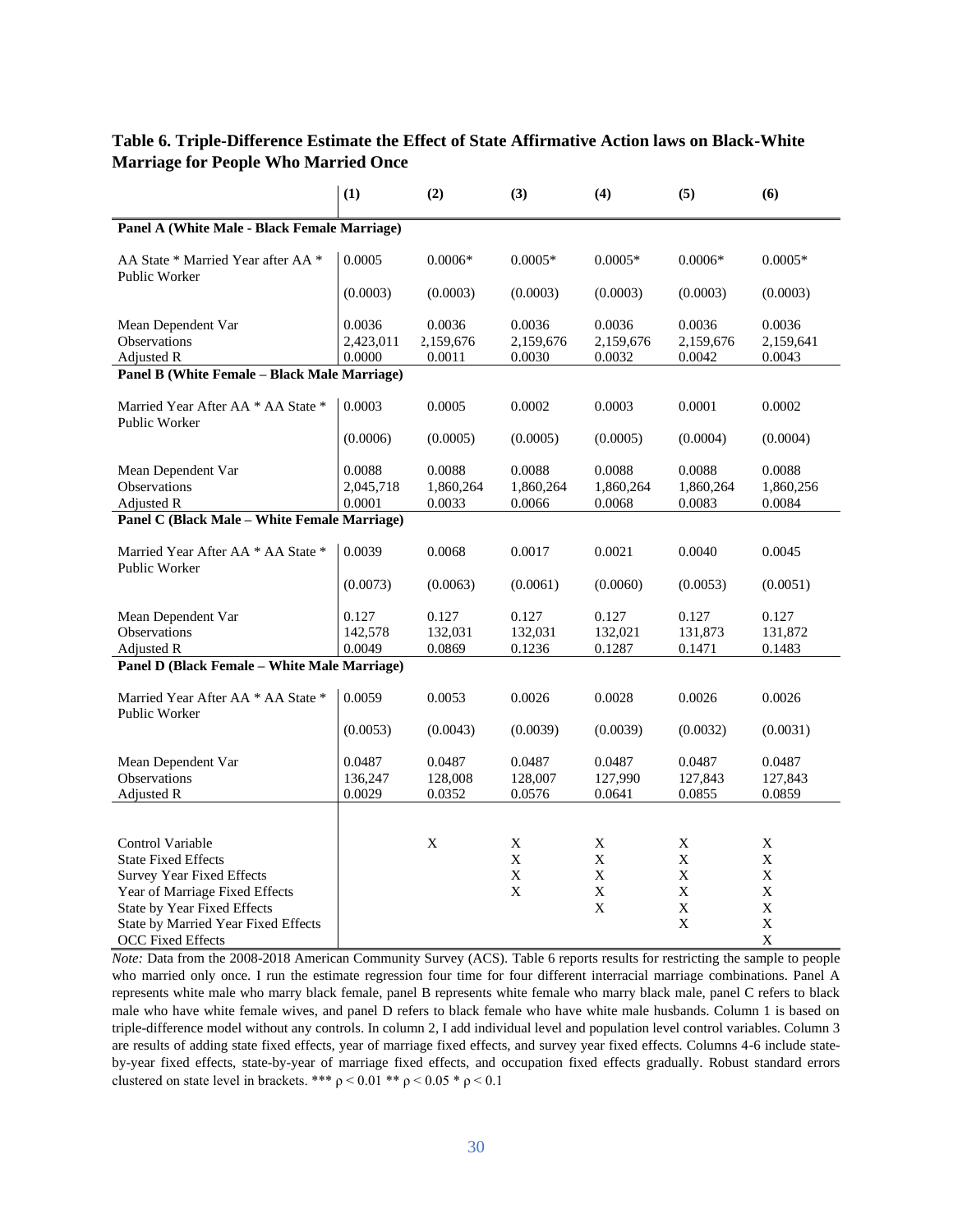|                                                     | (1)                           | (2)                           | (3)                           | (4)                           | (5)                           | (6)                           |
|-----------------------------------------------------|-------------------------------|-------------------------------|-------------------------------|-------------------------------|-------------------------------|-------------------------------|
| Panel A (White Male - Black Female Marriage)        |                               |                               |                               |                               |                               |                               |
| AA State * Married Year after AA *<br>Public Worker | $0.0007**$                    | $0.0007*$                     | $0.0006*$                     | $0.0007*$                     | $0.0007*$                     | 0.0006                        |
|                                                     | (0.0003)                      | (0.0004)                      | (0.0004)                      | (0.0004)                      | (0.0004)                      | (0.0003)                      |
| Mean Dependent Var<br>Observations                  | 0.0033<br>2,601,384           | 0.0033<br>2,318,976           | 0.0033<br>2,318,976           | 0.0033<br>2,318,976           | 0.0033<br>2,318,976           | 0.0033<br>2,318,938           |
| Adjusted R                                          | 0.0003                        | 0.0013                        | 0.0030                        | 0.0031                        | 0.0040                        | 0.0041                        |
| Panel B (White Female - Black Male Marriage)        |                               |                               |                               |                               |                               |                               |
| Married Year After AA * AA State *<br>Public Worker | $-0.0003$                     | 0.0001                        | 0.0001                        | 0.0000                        | 0.0000                        | $-0.0000$                     |
|                                                     | (0.0006)                      | (0.0006)                      | (0.0006)                      | (0.0005)                      | (0.0005)                      | (0.0006)                      |
| Mean Dependent Var<br>Observations<br>Adjusted R    | 0.0085<br>2,229,412<br>0.0007 | 0.0085<br>2,032,714<br>0.0032 | 0.0085<br>2,032,714<br>0.0057 | 0.0085<br>2,032,714<br>0.0059 | 0.0085<br>2,032,714<br>0.0072 | 0.0085<br>2,032,706<br>0.0072 |
| Panel C (Black Male - White Female Marriage)        |                               |                               |                               |                               |                               |                               |
| Married Year After AA * AA State *<br>Public Worker | 0.0019                        | 0.0063                        | 0.0014                        | 0.0017                        | 0.0041                        | 0.0048                        |
|                                                     | (0.0049)                      | (0.0049)                      | (0.0049)                      | (0.0049)                      | (0.0045)                      | (0.0043)                      |
| Mean Dependent Var                                  | 0.115                         | 0.115                         | 0.115                         | 0.115                         | 0.115                         | 0.115                         |
| Observations                                        | 166,928                       | 154,731                       | 154,731                       | 154,722                       | 154,622                       | 154,621                       |
| Adjusted R                                          | 0.0100                        | 0.0774                        | 0.1137                        | 0.1181                        | 0.1321                        | 0.1333                        |
| Panel D (Black Female - White Male Marriage)        |                               |                               |                               |                               |                               |                               |
| Married Year After AA * AA State *<br>Public Worker | $-0.0017$                     | 0.0007                        | $-0.0020$                     | $-0.0019$                     | $-0.0013$                     | $-0.0012$                     |
|                                                     | (0.0036)                      | (0.0034)                      | (0.0033)                      | (0.0033)                      | (0.0028)                      | (0.0028)                      |
| Mean Dependent Var<br>Observations<br>Adjusted R    | 0.0430<br>153,056<br>0.0051   | 0.0430<br>144,050<br>0.0285   | 0.0430<br>144,050<br>0.0496   | 0.0430<br>144,038<br>0.0554   | 0.0430<br>143,918<br>0.0714   | 0.0430<br>143,918<br>0.0717   |
|                                                     |                               |                               |                               |                               |                               |                               |
|                                                     |                               |                               |                               |                               |                               |                               |
| Control Variable                                    |                               | X                             | X                             | X                             | X                             | X                             |
| <b>State Fixed Effects</b>                          |                               |                               | X                             | X                             | X                             | X                             |
| <b>Survey Year Fixed Effects</b>                    |                               |                               | $\mathbf X$                   | $\mathbf X$                   | $\mathbf X$                   | $\mathbf X$                   |
| Year of Marriage Fixed Effects                      |                               |                               | $\mathbf X$                   | $\mathbf X$                   | $\mathbf X$                   | $\mathbf X$                   |
| State by Year Fixed Effects                         |                               |                               |                               | $\mathbf X$                   | $\mathbf X$                   | X                             |
| State by Married Year Fixed Effects                 |                               |                               |                               |                               | X                             | $\mathbf X$                   |
| <b>OCC Fixed Effects</b>                            |                               |                               |                               |                               |                               | X                             |

## **Table 7. Triple-Difference Estimate the Effect of State Affirmative Action laws on Black-White Marriage for States that Always have Affirmative Action Laws**

*Note:* Data from the 2008-2018 American Community Survey (ACS). Table 7 limits the sample to states that have ever had state affirmative action laws and still active and states that have never had state affirmative action laws. I run the estimate regression four time for four different interracial marriage combinations. Panel A represents white male who marry black female, panel B represents white female who marry black male, panel C refers to black male who have white female wives, and panel D refers to black female who have white male husbands. Column 1 is based on triple-difference model without any controls. In column 2, I add individual level and population level control variables. Column 3 are results of adding state fixed effects, year of marriage fixed effects, and survey year fixed effects. Columns 4-6 include state-by-year fixed effects, state-by-year of marriage fixed effects, and occupation fixed effects gradually. Robust standard errors clustered on state level in brackets. \*\*\*  $p < 0.01$  \*\*  $p < 0.05$  \*  $p <$ 0.1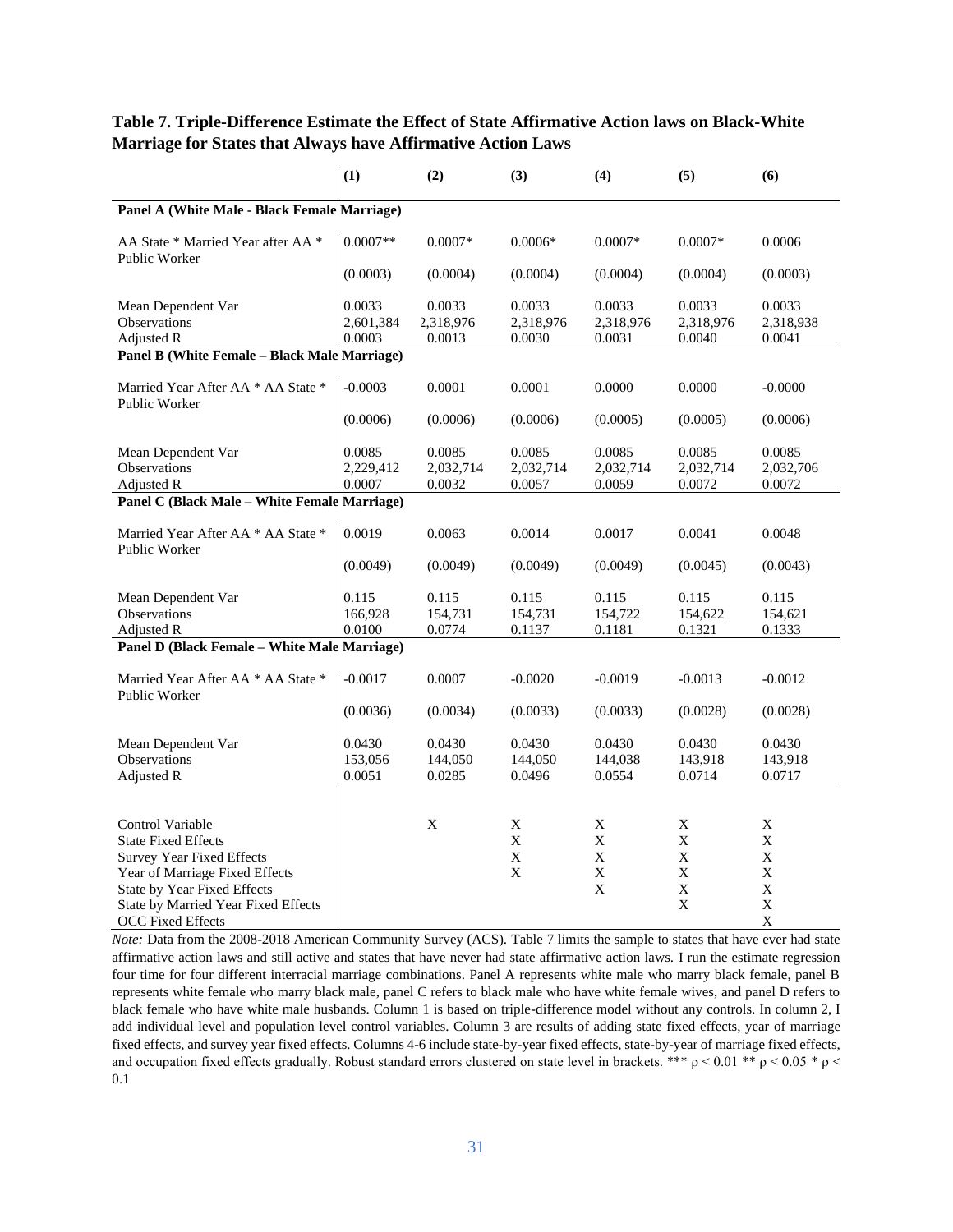|                                                     | (1)<br>16-24 | (2)<br>$25 - 34$ | (3)<br>35-44 | (4)<br>45-54 | (5)<br>$55+$ |
|-----------------------------------------------------|--------------|------------------|--------------|--------------|--------------|
| Married Year After AA * AA State *<br>Public Worker | $-0.0000$    | $0.0007$ ***     | 0.0017       | 0.0005       | 0.0048       |
|                                                     | (0.0003)     | (0.0002)         | (0.0010)     | (0.0012)     | (0.0045)     |
| Control Variable                                    | X            | X                | X            | X            | X            |
| <b>State Fixed Effects</b>                          | X            | X                | X            | X            | X            |
| <b>Survey Year Fixed Effects</b>                    | X            | X                | X            | X            | X            |
| Year of Marriage Fixed Effects                      | X            | X                | X            | X            | X            |
| State by Year Fixed Effects                         | X            | X                | X            | X            | X            |
| State by Married Year Fixed Effects                 | X            | X                | X            | X            | X            |
| <b>OCC</b> Fixed Effects                            | X            | X                | X            | X            | X            |
|                                                     |              |                  |              |              |              |
| <b>Observations</b>                                 | 996,528      | 1,246,741        | 397,880      | 160,343      | 39,278       |
| Adjusted R                                          | 0.006        | 0.004            | 0.009        | 0.014        | 0.039        |

## **Table 8. Triple-Difference Estimate for White Male and Black Spouse Matches, by Age Group at First Marriage**

*Note:* Data from the 2008-2018 American Community Survey (ACS). All specifications include a full set of controls, survey year fixed effects, state fixed effects, year of marriage fixed effects, state-by-year fixed effects, state-by-year of marriage fixed effects and occupation fixed effects. Columns 1-5 represents different age group for people's age at first marriage. Robust standard errors clustered on state level in brackets. \*\*\*  $\rho$  < 0.01 \*\*  $\rho$  < 0.05 \*  $\rho$  < 0.1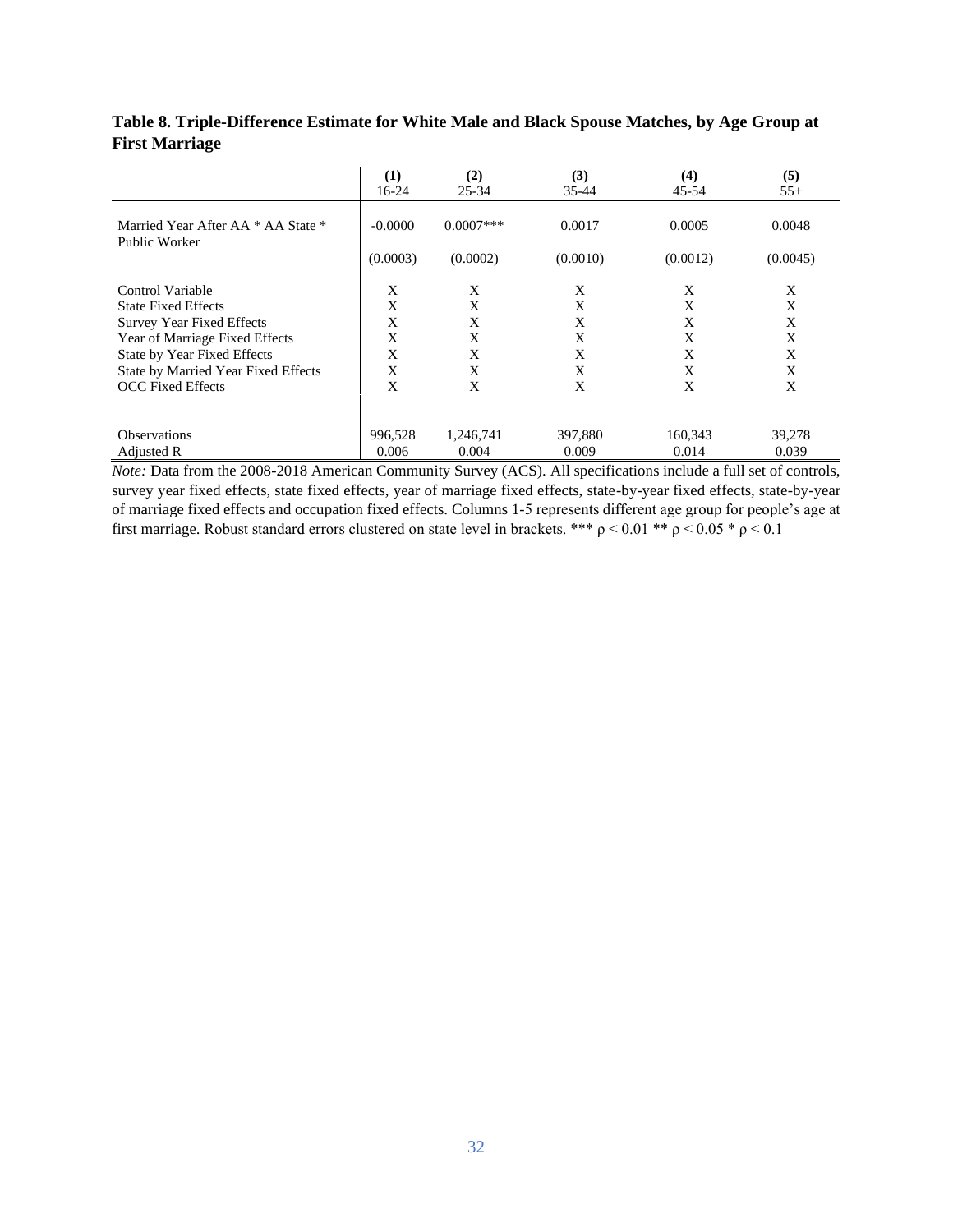|                                                     | $\bf(1)$<br>At Least College | (2)<br>High School | (3)<br>Less than High School & Others |
|-----------------------------------------------------|------------------------------|--------------------|---------------------------------------|
|                                                     |                              |                    |                                       |
| Married Year After AA * AA State *<br>Public Worker | $0.0009**$                   | $-0.0001$          | $0.0038***$                           |
|                                                     | (0.0004)                     | (0.0004)           | (0.0018)                              |
| Control Variable                                    | X                            | X                  | X                                     |
| <b>State Fixed Effects</b>                          | X                            | X                  | X                                     |
| <b>Survey Year Fixed Effects</b>                    | X                            | X                  | X                                     |
| Year of Marriage Fixed Effects                      | X                            | X                  | X                                     |
| State by Year Fixed Effects                         | X                            | X                  | X                                     |
| State by Married Year Fixed Effects                 | X                            | X                  | X                                     |
| <b>OCC</b> Fixed Effects                            | X                            | X                  | X                                     |
| <b>Observations</b>                                 | 1,796,635                    | 950,835            | 104,872                               |
| Adjusted R-squared                                  | 0.004                        | 0.006              | 0.029                                 |

## **Table 9. Triple-Difference Estimate for White Male and Black Spouse Matches, by Education**

*Note:* Data from the 2008-2018 American Community Survey (ACS). All specifications include a full set of controls, survey year fixed effects, state fixed effects, year of marriage fixed effects, state-by-year fixed effects, state-by-year of marriage fixed effects and occupation fixed effects. Robust standard errors clustered on state level in brackets. \*\*\*  $\rho$  < 0.01 \*\*  $\rho$  < 0.05 \*  $\rho$  < 0.1